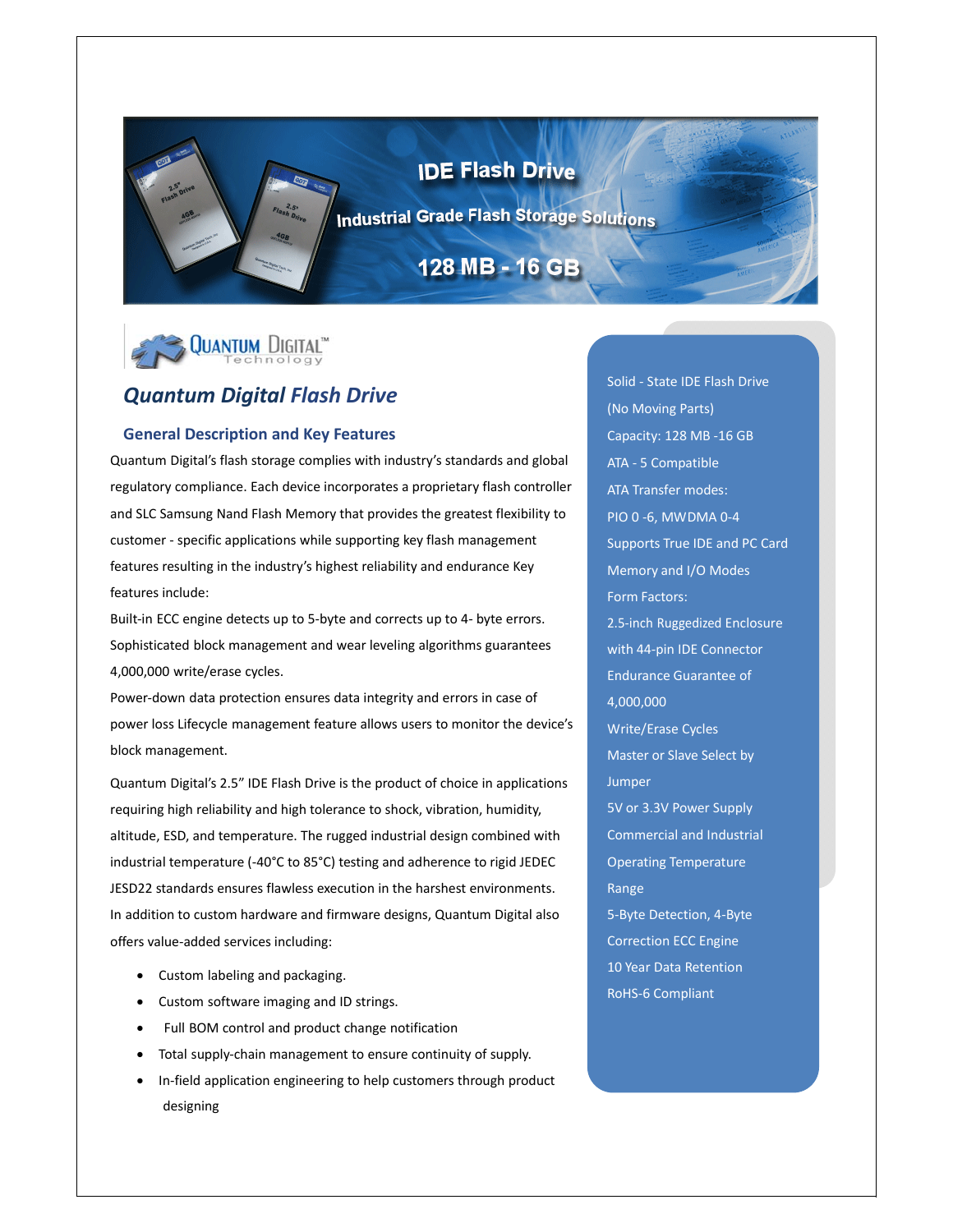

## **Ordering Information: IDE Flash Drive**

#### **Ordering Information:**

**QUANTUM DIGITAL** 

| <b>Part Number</b> | <b>Form Factor</b> | <b>Capacity</b> |
|--------------------|--------------------|-----------------|
| QDFLD25-128MUH1(I) | 2.5-inch/44-pin    | 128 Mbytes      |
| QDFLD25-256MUH1(I) | 2.5-inch/44-pin    | 256 Mbytes      |
| QDFLD25-512MUH1(I) | 2.5-inch/44-pin    | 512 Mbytes      |
| QDFLD25-1GUH1(I)   | 2.5-inch/44-pin    | 1 GByte         |
| QDFLD25-2GUH1(I)   | 2.5-inch/44-pin    | 2 GBytes        |
| QDFLD25-4GUH1(I)   | 2.5-inch/44-pin    | 4 GBytes        |
| QDFLD25-8GUH1(I)   | 2.5-inch/44-pin    | 8 GBytes        |
| QDFLD25-16GUH1(I)  | 2.5-inch/44-pin    | 16 GBytes       |
|                    |                    |                 |

**QDFLD =** QDT standard 2.5" IDE Flash Drive part number prefix.

**25 =** 2.5-inch form factor.

**(M/G) =** proceeding capacity (xxx) is in Megabytes (M) or Gigabytes (G).

**H1 =** QDT H1 controller.

**U =** RoHS‐6 compliant lead‐free.

**Part numbers without (I) =** Commercial temperature range (0ºC to 70ºC).

**(I) =** Industrial temperature range (‐40ºC to +85 ºC).

**F** = media set to fixed storage for non - removable IDE applications. Use with operating systems, such as Windows XP, that require storage media to be identified as a fixed drive before it can be used as a bootable drive.

80000-FLD25-xxx(M/G)UH1(I)-March2011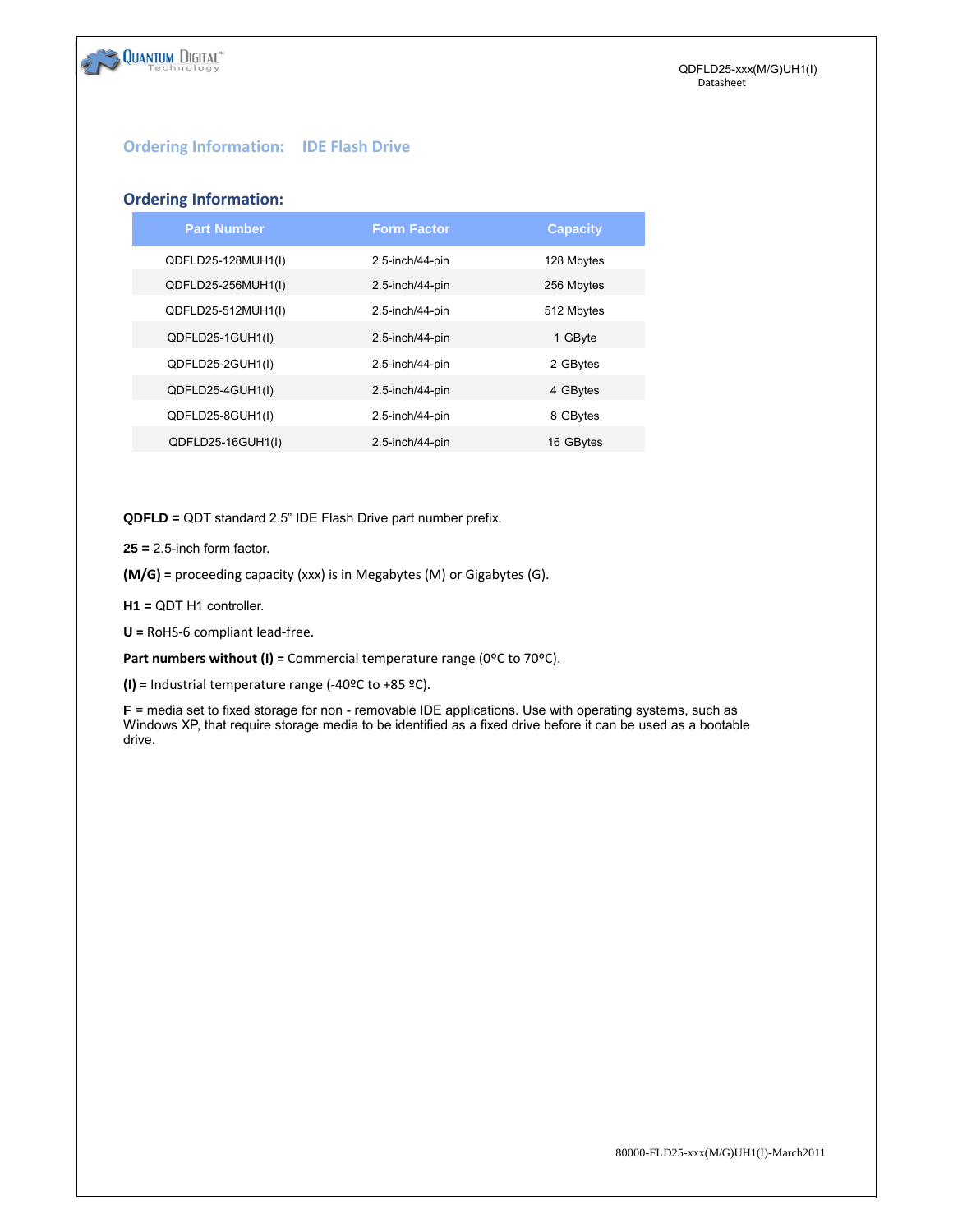

# **CONTENTS**

| $\mathbf{I}$ .   |  |
|------------------|--|
| 1.1.             |  |
| 1.2.             |  |
| 1.3.             |  |
| 1.4.             |  |
| 1.5.             |  |
| $\overline{2}$ . |  |
| 2.1.             |  |
| 2.2.             |  |
| 2.3.             |  |
| 2.4.             |  |
| 2.5.             |  |
| 2.6.             |  |
| <b>3.</b>        |  |
| 3.1.             |  |
| 3.2.             |  |
| 3.3.             |  |
| 3.4.             |  |
| 3.4.1.           |  |
| 3.4.2.           |  |
| 3.4.3.           |  |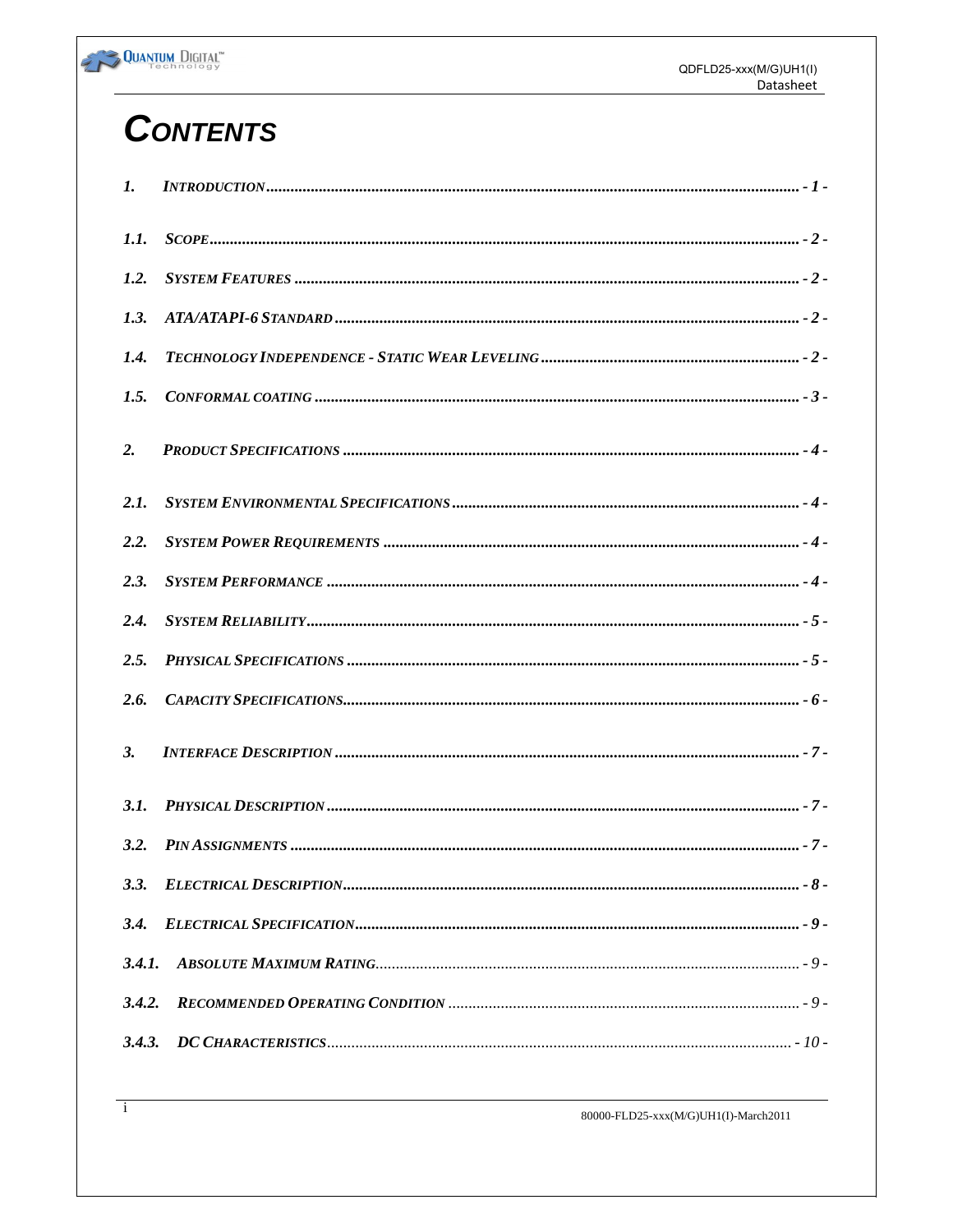|                    | <b>QUANTUM DIGITAL</b> | QDFLD25-xxx(M/G)UH1(I)<br>Datasheet |
|--------------------|------------------------|-------------------------------------|
| 3.4.4.             |                        |                                     |
| $\boldsymbol{4}$ . |                        |                                     |
| 4.1                |                        |                                     |
| 5.                 |                        |                                     |
| 5.1.               |                        |                                     |
| 5.2.               |                        |                                     |
| 5.3.               |                        |                                     |
| 5.4.               |                        |                                     |
|                    | A PPENDIX A.           |                                     |
|                    |                        | Frror! Bookmark not defined.        |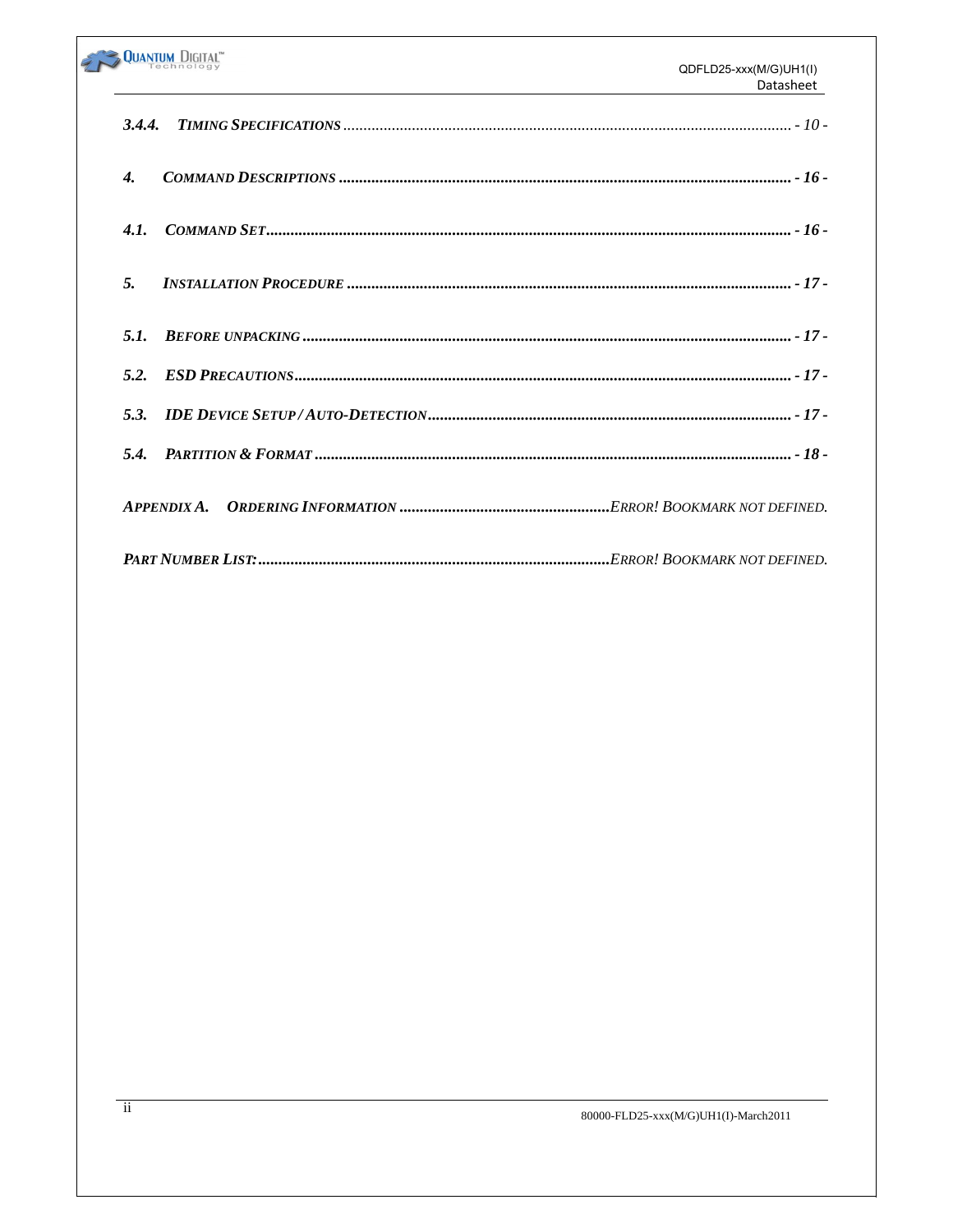

# *1. Introduction*

 The Industrial 2.5" PATA (IDE) SSD products are designed to follow ATA/ATAPI-6 standard. The main used Flash memories are Samsung SLC-NAND Type Flash memory chips from 128MB up to 8GB, and Micron SLC-NAND Type Flash memory chips for 16GB only. The operating temperature grade is optional for standard grade  $0^{\circ}C \sim 70^{\circ}C$  and industrial grade -40°C ~ +85°C. The Industrial 2.5" PATA (IDE) SSD are designed electrically compliant with the conventional IDE hard disk and support True IDE Mode. The data transfer modes supports PIO 0~4, MWDMA 0~2, or UDMA 0~4; Default setting are PIO mode-4 or UDMA-4. 2.5" PATA (IDE) SSD features an extremely light weight, reliable, low-profile form factor.

The Industrial 2.5" PATA (IDE) SSD provides a high level interface to the host computer. This interface allows a host computer to issue commands to the SSD to read or write blocks of memory. The host addresses the card in 512 byte sectors. Each sector is protected by a powerful 4 bits Error Correcting Code (ECC). The Industrial 2.5" PATA (IDE) SSD, it uses intelligent controller which manages interface protocols, data storage and retrieval as well as ECC, defect handling and diagnostics, power management and clock control.

Figure 1 shows a block diagram of the used high tech Industrial 2.5" PATA (IDE) SSD controller.



*Figure 1: 2.5" PATA (IDE) SSD Controller Block Diagram*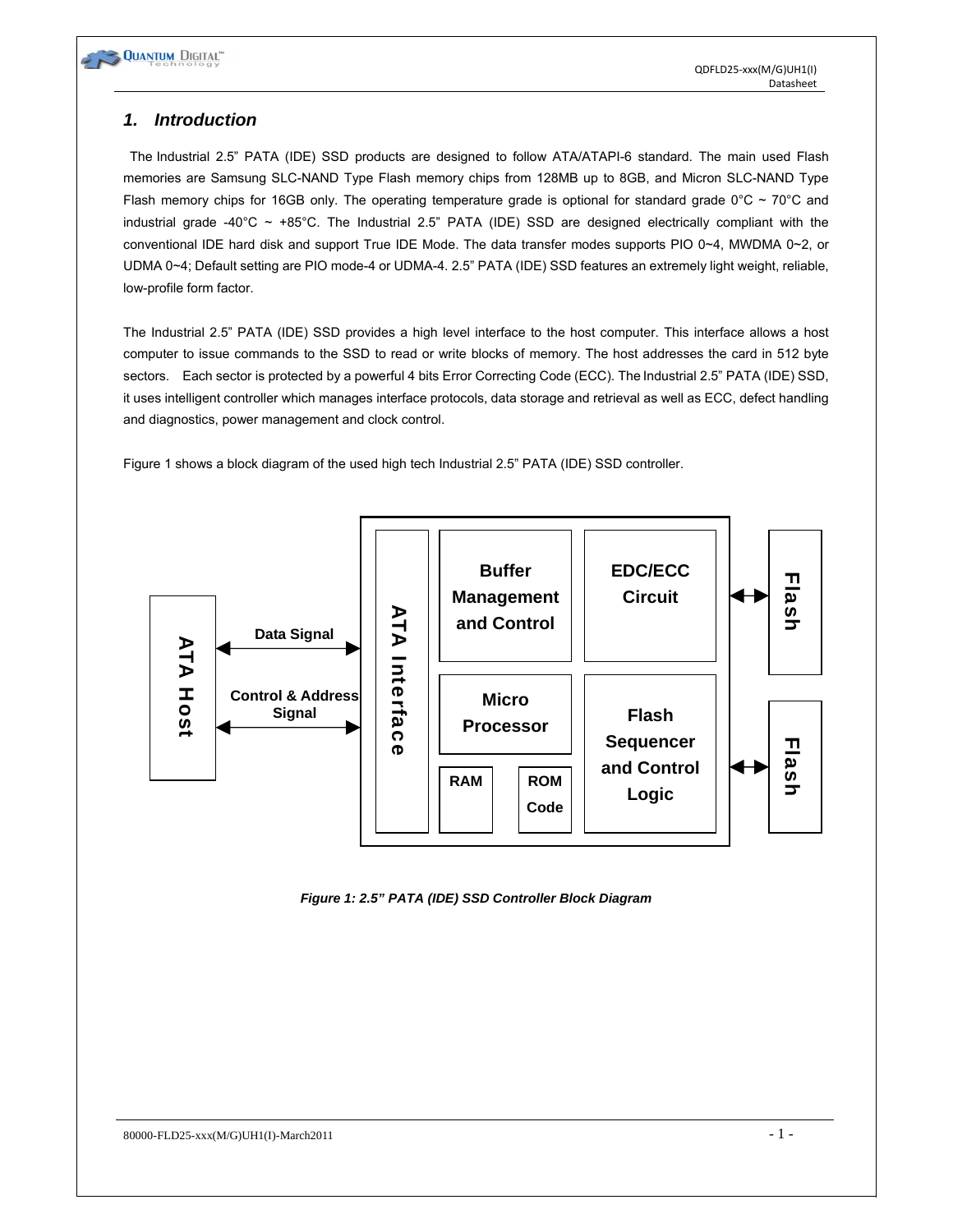

# **1.1.** *Scope*

This document describes the features and specifications and installation guide of the Industrial 2.5" PATA (IDE) SSD.

# **1.2.** *System Features*

- Non-volatile memory and no moving parts
- SLC NAND type flash technology
- 2.5" IDE drive form-factor
- Extremely rugged metal casing to endure harsh environments
- Disk capacity from 128MB to 16GB
- ATA interface and True IDE mode
- Master/Slave Switch
- Data transfer supports PIO-4 and UDMA-4 (Default setting)
- Performance up to 40.0MB/sec
- Automatic 4 bits error correction and retry capabilities
- Supports power down commands and Auto stand-by / sleep modes.
- $+5$  V  $\pm$ 10% operation
- Working well in critical environment
- Very high performance, very low power consumption
- Low weight, Noiseless
- Optional for conformal-coating special PCB surface coating treatment

# **1.3.** *ATA/ATAPI-6 Standard*

The Industrial 2.5" PATA (IDE) SSD disks are fully compatible with the ATA/ATAPI-6 standard.

# **1.4.** *Technology Independence - Static Wear Leveling*

In order to gain the best management for flash memory, the Industrial Rugged Metal 2.5" PATA (IDE) SSD supports *Static Wear-leveling technology* to manage the Flash system. The life of flash memory is limited; the management is to increase the life of the flash product.

A static wear-leveling algorithm evenly distributes data over an entire Flash cell array and searches for the least used physical blocks. The identified low cycled sectors are used to write the data to those locations. If blocks are empty, the write occurs normally. If blocks contain static data, it moves that data to a more heavily used location before it moves the newly written data. The static wear leveling maximizes effective endurance Flash array compared to no wear leveling or dynamic wear leveling.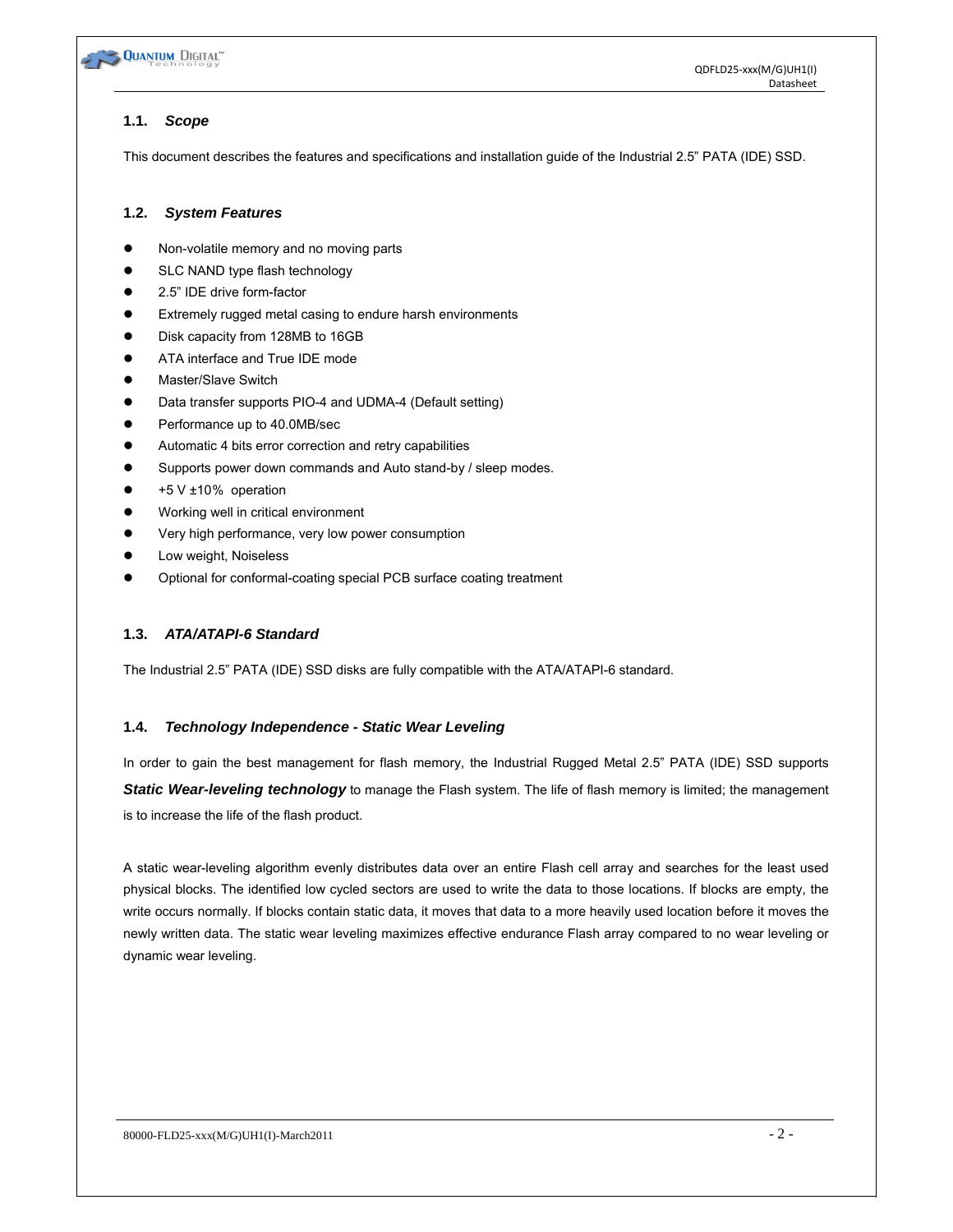

#### **1.5.** *Conformal coating*

Conformal coating is a protective, dielectric coating designed to conform to the surface of an assembled printed circuit board. Commonly used conformal coatings include silicone, acrylic, urethane and epoxy. We apply only silicone on our storages products upon requested especially by customers. The type of silicone coating features good thermal shock resistance due to flexibility. It is also easy to apply and repair.

Conformal coating offers protection of circuitry from moisture, fungus, dust and corrosion caused by extreme environments. It also prevents damage from those Flash storages handling during construction, installation and use, and reduces mechanical stress on components and protects from thermal shock. The greatest advantage of conformal coating is to allow greater component density due to increased dielectric strength between conductors.

We use MIL-I-46058C silicon conformal coating.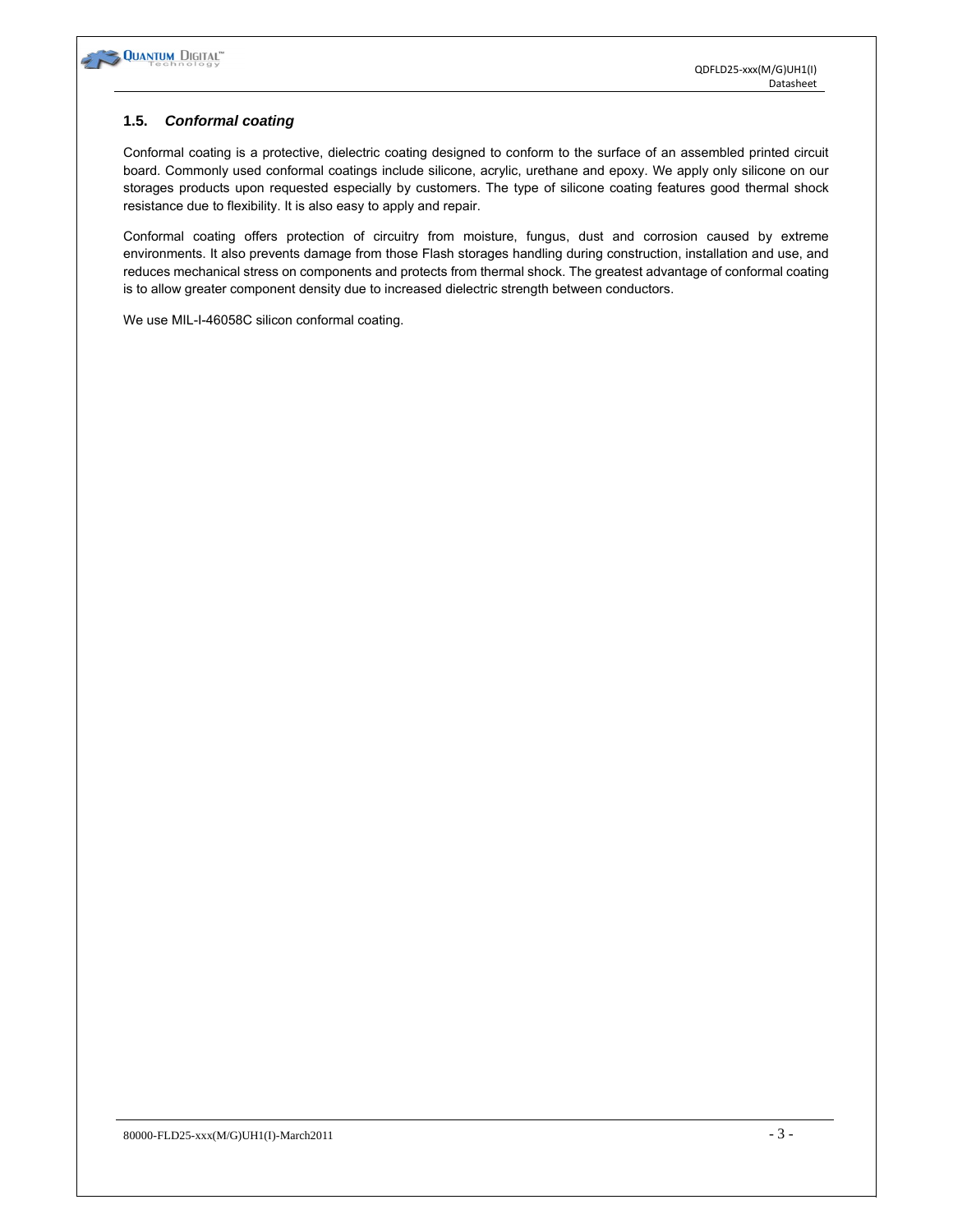# *2. Product Specifications*

For all the following specifications, values are defined at ambient temperature and nominal supply voltage unless otherwise stated.

#### **2.1.** *System Environmental Specifications*

| The Industrial 2.5" PATA (IDE) SSD                                               |                                       | <b>Standard Grade</b><br><b>Industrial Grade</b> |                                   |  |
|----------------------------------------------------------------------------------|---------------------------------------|--------------------------------------------------|-----------------------------------|--|
| Temperature                                                                      | Operating:                            | $0^{\circ}$ C ~ +70 $^{\circ}$ C                 | $-40^{\circ}$ C ~ +85°C           |  |
|                                                                                  | Non-operating:                        | $-20^{\circ}$ C ~ $+80^{\circ}$ C                | $-50^{\circ}$ C ~ $+95^{\circ}$ C |  |
| <b>Humidity</b>                                                                  | <b>Operating &amp; Non-operating:</b> | $10\% \sim 95\%$ non-condensing                  |                                   |  |
|                                                                                  |                                       |                                                  |                                   |  |
| <b>Vibration</b><br>Operating & Non-operating:<br>15G compliance to MIL-STD-810F |                                       |                                                  |                                   |  |
| <b>Shock</b>                                                                     | <b>Operating &amp; Non-operating:</b> | 1,500G compliance to MIL-STD-810F                |                                   |  |
| <b>Altitude</b>                                                                  | Operating & Non-operating:            | 70,000 feet                                      |                                   |  |

#### *Table 1: Environmental Specification*

#### **2.2.** *System Power Requirements*

#### *Table 2: Power Requirement*

| The Industrial 2.5" PATA (IDE) SSD            |                      | <b>Standard Grade</b> | <b>Industrial Grade</b> |
|-----------------------------------------------|----------------------|-----------------------|-------------------------|
| DC Input Voltage (VCC) 100mV max. ripple(p-p) |                      | +5 V ±10%             |                         |
|                                               | <b>Reading Mode:</b> | 124.0 mA (Max.)       |                         |
| +5V Current                                   | <b>Writing Mode:</b> | 121.0 mA (Max.)       |                         |
| (Maximum average value)                       | Idle Mode:           | 1.8 mA (Max.)         |                         |

#### **2.3.** *System Performance*

#### *Table 3: System Performances*

| Data Transfer Mode supporting   |                         | - PIO mode: 0,1,2,3,4, (Default PIO-4)<br>- MWDMA mode: 0.2<br>- UDMA Mode: 0,1,2,3,4 (Default UDMA-4) |  |
|---------------------------------|-------------------------|--------------------------------------------------------------------------------------------------------|--|
| Data Transfer Rate To/Form Host |                         | 16.6Mybtes/sec burst under PIO Mode 4<br>66.6Mbytes/sec burst under UDMA-4 Mode                        |  |
| <b>Average Access Time</b>      |                         | 0.2 ms(estimated)                                                                                      |  |
|                                 | <b>Sequential Read</b>  | 40 Mbytes/sec Max.                                                                                     |  |
| <b>Maximum Performance</b>      | <b>Sequential Write</b> | 20 Mbytes/sec Max.                                                                                     |  |

*Note:* 

*(1). All values quoted are typically at 25oC and nominal supply voltage.* 

*(2). Testing of the Industrial 2.5" PATA (IDE) SSD maximum performance was performed under the following platform:* 

*- Computer with AMD 3.0GHz processor* 

*- Windows XP Professional operating system* 

*- IDE transfer mode: Ultra DMA mode 4* 

*- PATA (IDE) SSD capacity: 4GB*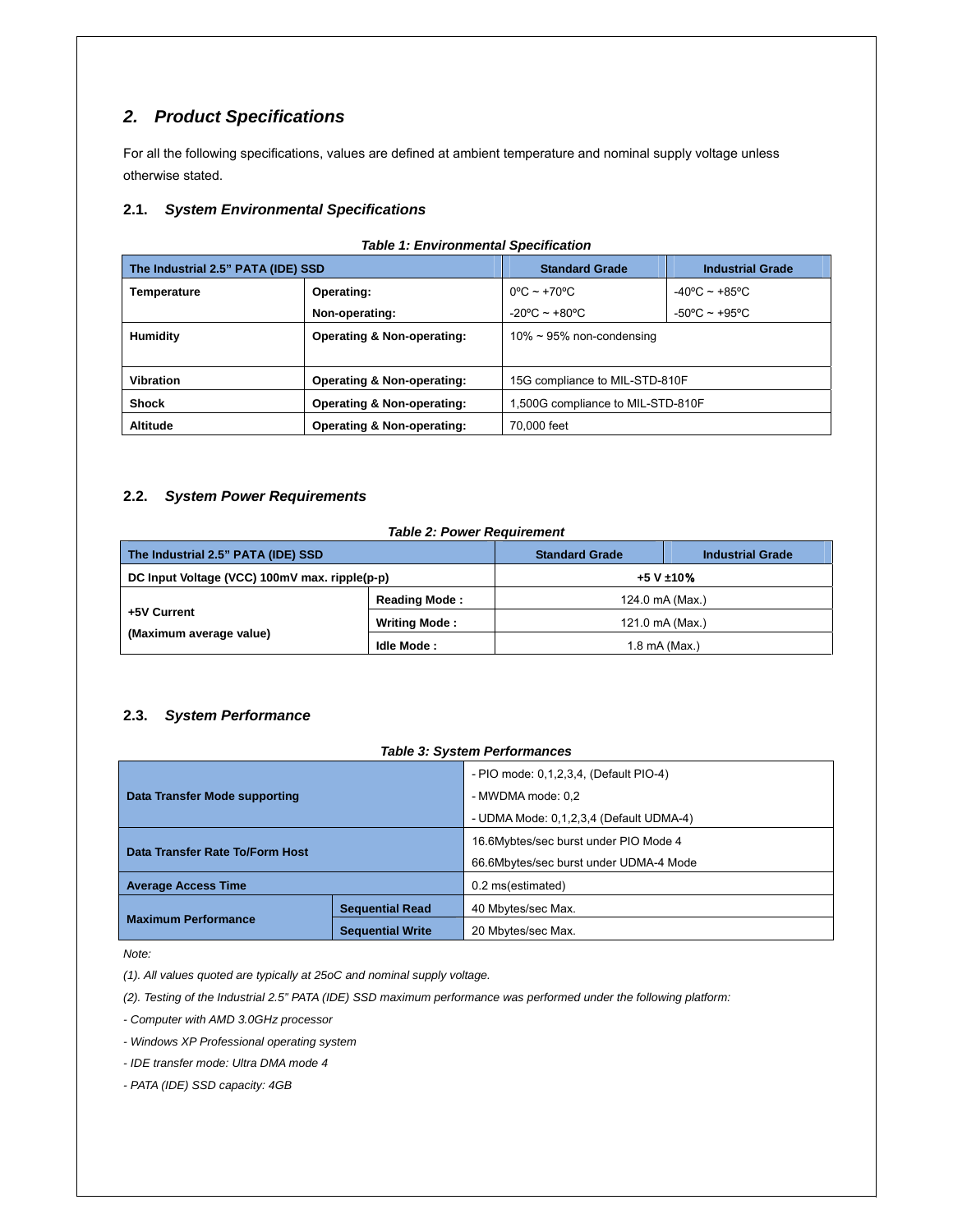

# **2.4.** *System Reliability*

| <b>Table 4: System Reliability</b> |                                                        |  |  |  |
|------------------------------------|--------------------------------------------------------|--|--|--|
| <b>MTBF</b>                        | >3,000,000 hours                                       |  |  |  |
| <b>Wear-leveling Algorithms</b>    | Static Wear Leveling                                   |  |  |  |
| <b>ECC Technology</b>              | 4 bits per 512 bytes block                             |  |  |  |
|                                    | Greater than 2,000,000 cycles Logically contributed by |  |  |  |
| <b>Endurance</b>                   | Wear-leveling and advanced bad sector management       |  |  |  |
| <b>Data Retention</b>              | 10 years                                               |  |  |  |

# **2.5.** *Physical Specifications*

Refer to Table 5 and see Figure 2 for Industrial 2.5" PATA (IDE) SSD physical specifications and dimensions.

| rapic of myordal opcomodions |                                          |  |  |  |
|------------------------------|------------------------------------------|--|--|--|
| 2.5" PATA (IDE) SSD          |                                          |  |  |  |
| Length:                      | $99.70 \pm 0.25$ mm $(4.0 \pm 0.010)$ in |  |  |  |
| Width:                       | 69.9 ± 0.25mm(2.76 ± 0.1.010 in)         |  |  |  |
| <b>Thickness:</b>            | $9.5 \pm 0.25$ mm $(0.4 \pm 0.010)$ in   |  |  |  |
| G.W.:                        | 115g (4.6oz)                             |  |  |  |

# *Table 5: Physical Specifications*



*Figure 2: 2.5" PATA (IDE) SSD* 

 $80000$ -FLD25-xxx(M/G)UH1(I)-March2011 - 5 -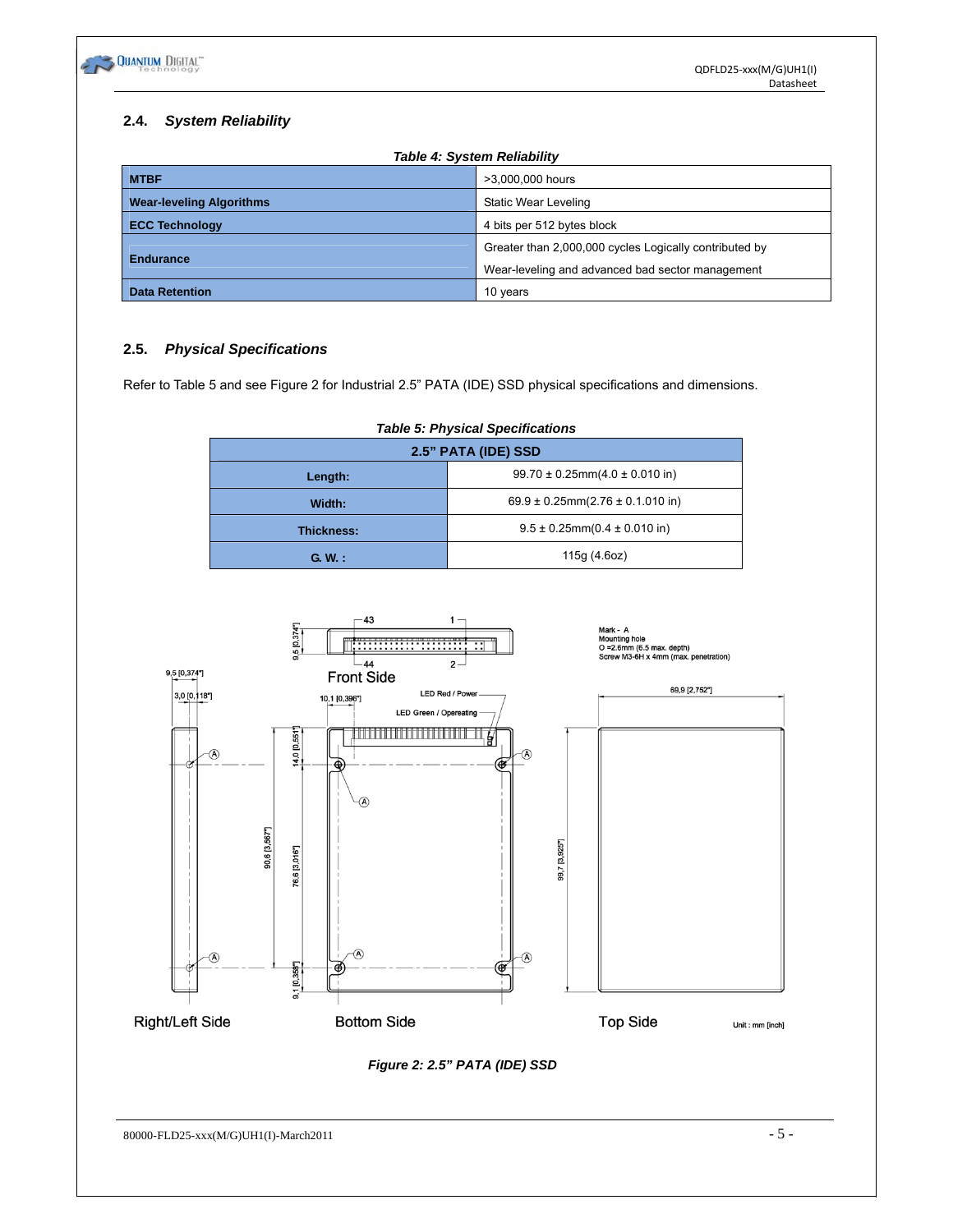

## **2.6.** *Capacity Specifications*

The table 6 shows the specific capacity for the various models and the default number of heads, sectors/track and cylinders.

| <b>Table 6: Device Parameter</b> |                         |                     |                       |                                       |  |  |
|----------------------------------|-------------------------|---------------------|-----------------------|---------------------------------------|--|--|
| <b>Unformatted Capacity</b>      | <b>Default Cylinder</b> | <b>Default Head</b> | <b>Default Sector</b> | <b>Default CHS</b><br><b>Capacity</b> |  |  |
| <b>128MB</b>                     | 497                     | 16                  | 32                    | 254,464                               |  |  |
| 256MB                            | 984                     | 16                  | 32                    | 503,808                               |  |  |
| 512MB                            | 1,001                   | 16                  | 63                    | 1,009,008                             |  |  |
| 1,024MB                          | 2,002                   | 16                  | 63                    | 2,018,016                             |  |  |
| 2.04GB                           | 4,003                   | 16                  | 63                    | 4,035,024                             |  |  |
| 4GB                              | 8,006                   | 16                  | 63                    | 8,070,048                             |  |  |
| 8GB                              | 16,000                  | 16                  | 63                    | 16,128,000                            |  |  |
| 16GB                             | 32,235                  | 16                  | 63                    | 32,492,880                            |  |  |

80000-FLD25-xxx(M/G)UH1(I)-March2011  $-6$  -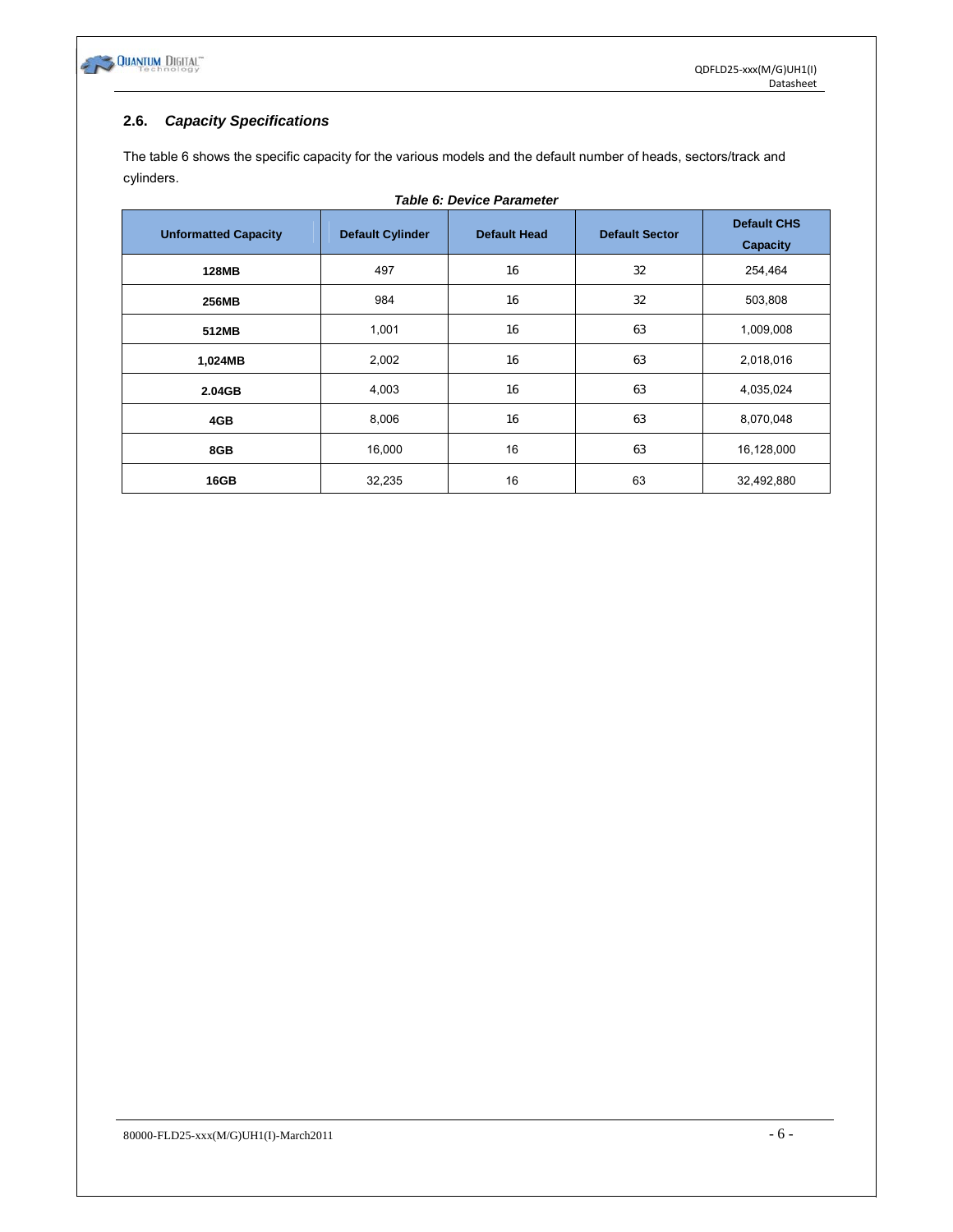

# *3. Interface Description*

# **3.1.** *Physical Description*

The pin 1  $\sim$  pin 44 are for IDE interface. The pin A  $\sim$  pin D are for option selection via physical jumpers.



*Figure 3: The front view of 2.5" PATA (IDE) SSD 44-pin IDE Connector* 

# **3.2.** *Pin Assignments*

Signals whose source is the host is designated as inputs while signals that the Industrial 44-pin micro IDE Flash (2.5" PATA (IDE) SSD) Disk sources are outputs. The pin assignments are listed in below table 7.

| <b>Table 7: Pin Assignments</b>          |                      |                       |                  |                  |                    |
|------------------------------------------|----------------------|-----------------------|------------------|------------------|--------------------|
| Pin No.                                  | <b>Signal Name</b>   | <b>Description</b>    | Pin No.          | <b>Pin Name</b>  | <b>Description</b> |
| 1                                        | <b>HRESET</b>        | <b>Host Reset</b>     | 2                | <b>GND</b>       | Ground             |
| 3                                        | HDB[7]               | Host Data Bit 7       | 4                | HDB[8]           | Host Data Bit 8    |
| 5                                        | HDB[6]               | Host Data Bit 6       | 6                | HDB[9]           | Host Data Bit 9    |
| $\overline{7}$                           | HDB[5]               | Host Data Bit 5       | 8                | HDB[10]          | Host Data Bit 10   |
| 9                                        | HDB[4]               | Host Data Bit 4       | 10               | HDB[11]          | Host Data Bit 11   |
| 11                                       | HDB[3]               | Host Data Bit 3       | 12               | <b>HDB[12]</b>   | Host Data Bit 12   |
| 13                                       | <b>HDB[2]</b>        | Host Data Bit 2       | 14               | HDB[13]          | Host Data Bit 13   |
| HDB[1]<br>15                             |                      | Host Data Bit 1       | 16               | HDB[14]          | Host Data Bit 14   |
| HDB[0]<br>Host Data Bit 0<br>17          |                      | 18                    | HDB[15]          | Host Data Bit 15 |                    |
| <b>GND</b><br>19<br>Ground               |                      | 20                    | KEY <sup>1</sup> | Key-pin          |                    |
| <b>DMARQ</b><br><b>DMA Request</b><br>21 |                      | 22                    | <b>GND</b>       | Ground           |                    |
|                                          | HIOW <sup>3</sup>    | Host I/O Write        |                  |                  |                    |
| 23                                       | STOP <sup>4</sup>    | Stop Ultra DMA burst  | 24<br>24         |                  | <b>GND</b>         |
|                                          | HIOR <sup>3</sup>    | Host I/O Read         |                  |                  |                    |
| 25                                       | HDMARDY <sup>4</sup> | Ultra DMA ready       | 26               | <b>GND</b>       | Ground             |
|                                          | HSTROBE <sup>4</sup> | Ultra DMA data strobe |                  |                  |                    |
|                                          | IORDY <sup>3</sup>   | I/O Ready             |                  |                  |                    |
| 27                                       | DDMARDY <sup>4</sup> | Ultra DMA ready       | 28               | <b>CSEL</b>      | Cable select       |
|                                          | DSTROBE <sup>4</sup> | Ultra DMA data strobe |                  |                  |                    |

*Table 7: Pin Assignments*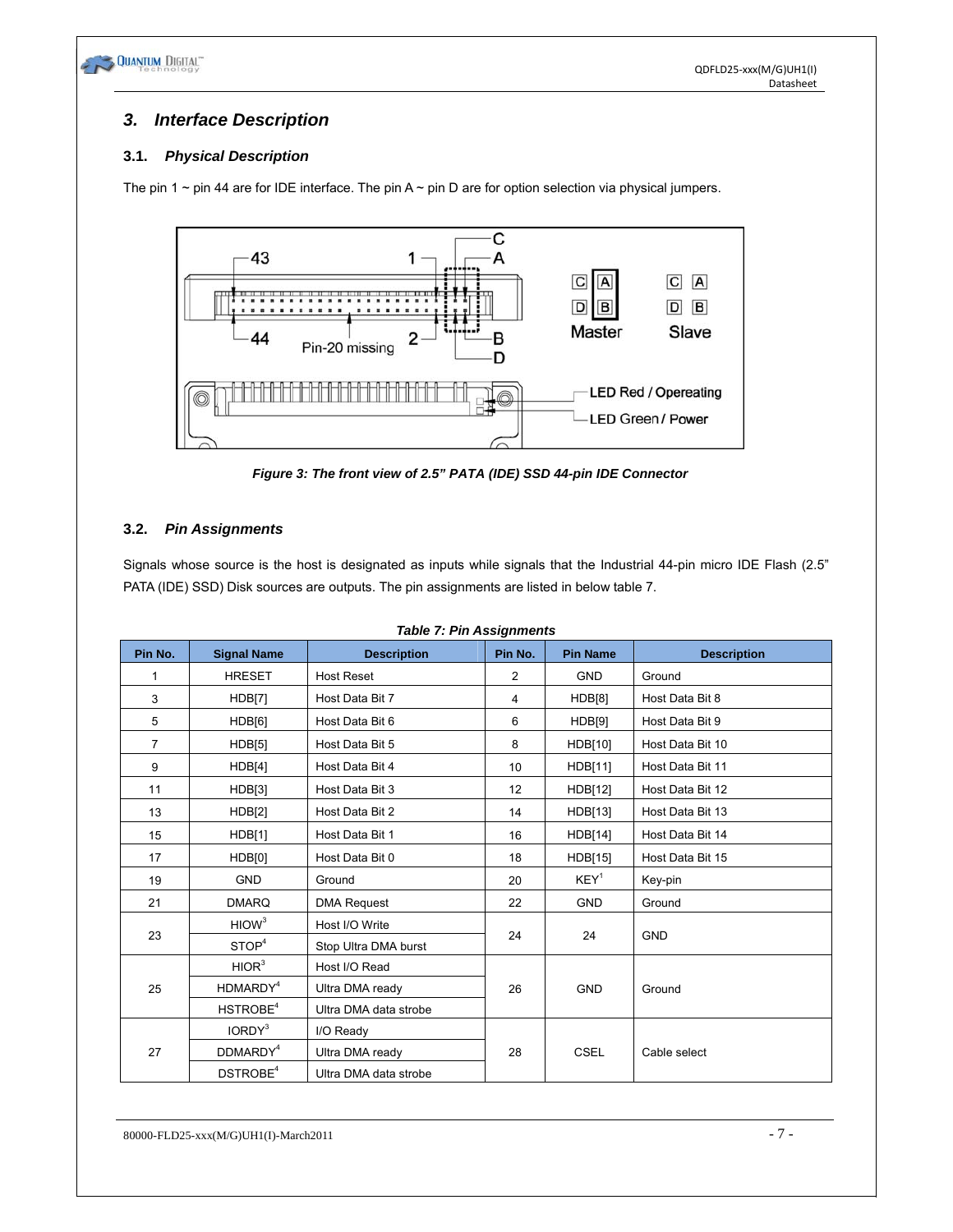

| 29 | <b>DMACK</b>       | <b>DMA Acknowledge</b> | 30     | <b>GND</b>         | Ground             |
|----|--------------------|------------------------|--------|--------------------|--------------------|
| 31 | <b>INTRQ</b>       | Interrupt Request      | 32     | IOCS <sub>16</sub> | CS I/O 16-Bit      |
| 33 | HAB[1]             | Host Address Bit 1     | 34     | <b>PDIAG</b>       | Passed Diagnostic  |
| 35 | HAB <sub>[0]</sub> | Host Address Bit 0     | 36     | HAB[2]             | Host Address Bit 2 |
| 37 | C <sub>S0</sub>    | Chip Select 0          | 38     | CS <sub>1</sub>    | Chip Select 1      |
| 39 | <b>DASP</b>        | Drive Active           | 40     | <b>GND</b>         | Ground             |
| 41 | <b>VCC</b>         | Supply Voltage         | 42     | <b>VCC</b>         | Supply Voltage     |
| 43 | <b>GND</b>         | Ground                 | $44^2$ | NC.                | Not Connected      |

*In the 44-pin version, this pin is defined as KEY, according to the ATA standard.* 

*NC = These pins are not connected internally.* 

*Signal usage in PIO & Multiword DMA mode.* 

*Signal usage in Ultra DMA mode.*

#### **3.3.** *Electrical Description*

The Industrial 2.5" PATA (IDE) SSD is optimized for operation with hosts. Table 8 describes the signals of 44-pin IDE interface.

|                  |                      |             | rapic o. org.nar Deson ipaoli                                                                                                                                                                                                                                                                                                                                                          |  |
|------------------|----------------------|-------------|----------------------------------------------------------------------------------------------------------------------------------------------------------------------------------------------------------------------------------------------------------------------------------------------------------------------------------------------------------------------------------------|--|
| Pin No.          | <b>Signal Name</b>   | <b>Type</b> | <b>Description</b>                                                                                                                                                                                                                                                                                                                                                                     |  |
| 1                | <b>HRESET-</b>       |             | Host reset signal, High: Reset.                                                                                                                                                                                                                                                                                                                                                        |  |
| 37               | CS <sub>0</sub> -    | ı           | Chip select CS0                                                                                                                                                                                                                                                                                                                                                                        |  |
| 38               | CS <sub>1</sub>      |             | Chip select CS1                                                                                                                                                                                                                                                                                                                                                                        |  |
| 31               | <b>INTRQ</b>         | $\Omega$    | Host interrupt signal.                                                                                                                                                                                                                                                                                                                                                                 |  |
|                  | HIOR <sup>3</sup>    |             | I/O read strobe signal.                                                                                                                                                                                                                                                                                                                                                                |  |
| 25               | HDMARDY-4            |             | DMA ready during Ultra DMA data in burst                                                                                                                                                                                                                                                                                                                                               |  |
|                  | HSTROBE <sup>4</sup> |             | Data strobe during Ultra DMA data out burst                                                                                                                                                                                                                                                                                                                                            |  |
|                  | HIOW <sup>3</sup>    |             | I/O write strobe signal.                                                                                                                                                                                                                                                                                                                                                               |  |
| 23               | STOP <sup>4</sup>    | ı           | Stop during Ultra DMA data bursts                                                                                                                                                                                                                                                                                                                                                      |  |
| 32               | <b>IOCS16-</b>       | $\circ$     | Asserted in 16-bit access.                                                                                                                                                                                                                                                                                                                                                             |  |
|                  | IORDY <sup>3</sup>   |             | I/O Ready Signal                                                                                                                                                                                                                                                                                                                                                                       |  |
| 27               | DDMARDY-4            | $\Omega$    | DMA ready during Ultra DMA data out burst                                                                                                                                                                                                                                                                                                                                              |  |
|                  | DSTROBE <sup>4</sup> |             | Data strobe during Ultra DMA data in burst                                                                                                                                                                                                                                                                                                                                             |  |
| 18, 16, 14, 12,  |                      |             |                                                                                                                                                                                                                                                                                                                                                                                        |  |
| 10, 8, 6, 4, 3,  |                      |             |                                                                                                                                                                                                                                                                                                                                                                                        |  |
| 5, 7, 9, 11, 13, | HDB[15:0]            | I/O         |                                                                                                                                                                                                                                                                                                                                                                                        |  |
| 15, 17           |                      |             | Host data bus<br>Host Address bus<br>Master/Slave select signal (cable select signal).<br>Low: Device operates as a master, High: Device operates as a slave.<br>Switch used.<br>Used as an input port to check in the master mode to see if the slave<br>is present or not, and as an output port to check in the slave mode to<br>see if the slave for the master is present or not. |  |
| 33, 35, 36       | HAB[2:0]             | 1/O         |                                                                                                                                                                                                                                                                                                                                                                                        |  |
|                  |                      |             |                                                                                                                                                                                                                                                                                                                                                                                        |  |
| 28               | CSEL-1               |             |                                                                                                                                                                                                                                                                                                                                                                                        |  |
|                  |                      |             |                                                                                                                                                                                                                                                                                                                                                                                        |  |
|                  |                      |             |                                                                                                                                                                                                                                                                                                                                                                                        |  |
| 39               | DASP-                | 1/O         |                                                                                                                                                                                                                                                                                                                                                                                        |  |
|                  |                      |             |                                                                                                                                                                                                                                                                                                                                                                                        |  |

#### *Table 8: Signal Description*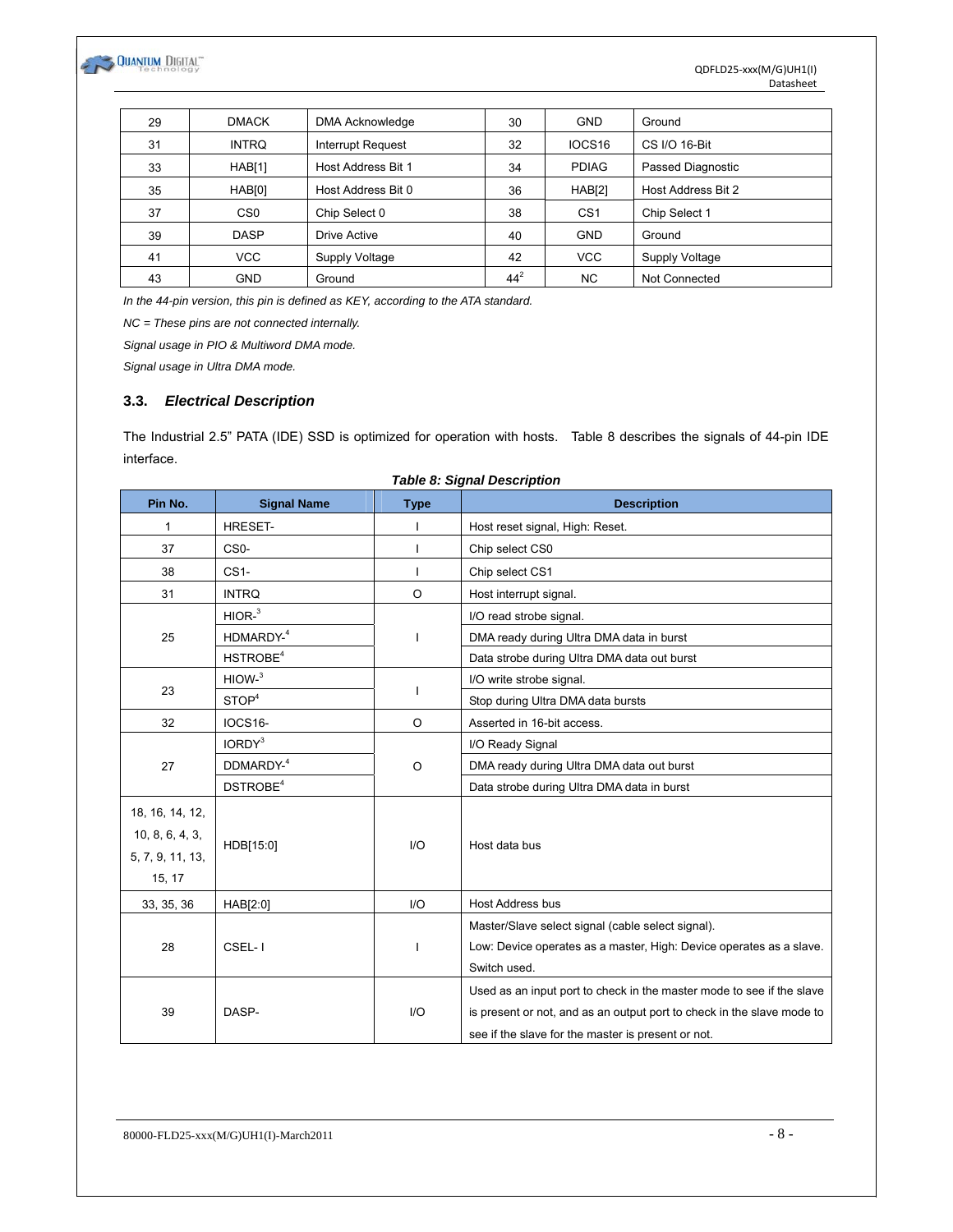

| 34                                         | PDIAG-       | 1/O        | Used as an input port to evaluate the result of slave diagnosis in the<br>master mode, and as an output port to return the result of diagnosis<br>to the master. |
|--------------------------------------------|--------------|------------|------------------------------------------------------------------------------------------------------------------------------------------------------------------|
| 21                                         | <b>DMARQ</b> | O          | DMA Request.                                                                                                                                                     |
| 29                                         | DMACK-       |            | DMA Acknowledge.                                                                                                                                                 |
| $20^1$ , 41 <sup>2</sup> , 42 <sup>2</sup> | <b>VCC</b>   | <b>VCC</b> | Connect to VCC                                                                                                                                                   |
| 2, 19, 22, 24,<br>26, 30, 40, $43^2$       | <b>GND</b>   | <b>GND</b> | Connect to GND.                                                                                                                                                  |
| $44^{2}$                                   | <b>NC</b>    | N/A        | Not used. Please do not connect.                                                                                                                                 |

*In the 44-pin version, this pin is defined as KEY, according to the ATA standard.* 

*NC = These pins are not connected internally.* 

*Signal usage in PIO & Multiword DMA mode* 

*Signal usage in Ultra DMA mode* 

#### **3.4.** *Electrical Specification*

Table 10, Table 11, and Table 12 defines all D.C. Characteristics for the Industrial 2.5" PATA (IDE) SSD. Unless otherwise stated, a condition is as below Table 9:

#### *Table 9: Electrical Condition*

| <b>Standard Grade</b>                 | <b>Industrial Grade</b>                  |
|---------------------------------------|------------------------------------------|
| Vcch = $5V \pm 10\%$                  | Vcch = $5V \pm 10\%$                     |
| Ta = $0^{\circ}$ C to 70 $^{\circ}$ C | Ta = -40 $^{\circ}$ C to 85 $^{\circ}$ C |

#### *3.4.1. Absolute Maximum Rating*

#### *Table 10: Absolute Maximum Rating*

| <b>Parameter</b>             | <b>Symbol</b>     | Rating                        | <b>Unit</b> |
|------------------------------|-------------------|-------------------------------|-------------|
| DC Power Supply              | $V_{DD} - V_{SS}$ | $-0.3 - +5.5$                 | V           |
| Input voltage                | $V_{IN}$          | $V_{SS} - 0.3 - V_{DD} + 0.3$ | V           |
| Output voltage               | $V_{\text{OUT}}$  | $V_{SS} - 0.3 - V_{DD} + 0.3$ | $\vee$      |
|                              |                   | Standard: $-10 \sim +70$      | °C          |
| <b>Operating Temperature</b> | $T_A$             | Industrial: $-40 \sim +85$    | °C          |
|                              |                   | Standard: $-20 \sim +80$      | °C          |
| Storage Temperature          | $T_{ST}$          | Industrial: $-50 \sim +95$    | °C          |

#### *3.4.2. Recommended Operating Condition*

#### *Table 11: Recommended Operating Condition*

| Parameter                  | Symbol   | Min    | Typ                      | Max        | Unit |
|----------------------------|----------|--------|--------------------------|------------|------|
| Power Supply Voltage       | Vcc      | 3.0    | 3.3                      | 3.6        |      |
| Input Voltage              | $V_{IN}$ | $-0.3$ | $\blacksquare$           | $Vcc+0.3$  |      |
| Power Supply for Host I/O  | Vcca     | 3.0    |                          | 5.5        |      |
| Input Voltage for Host I/O | VIN Host | $-0.3$ | $\overline{\phantom{a}}$ | $Vccq+0.3$ |      |

80000-FLD25-xxx(M/G)UH1(I)-March2011 - 9 -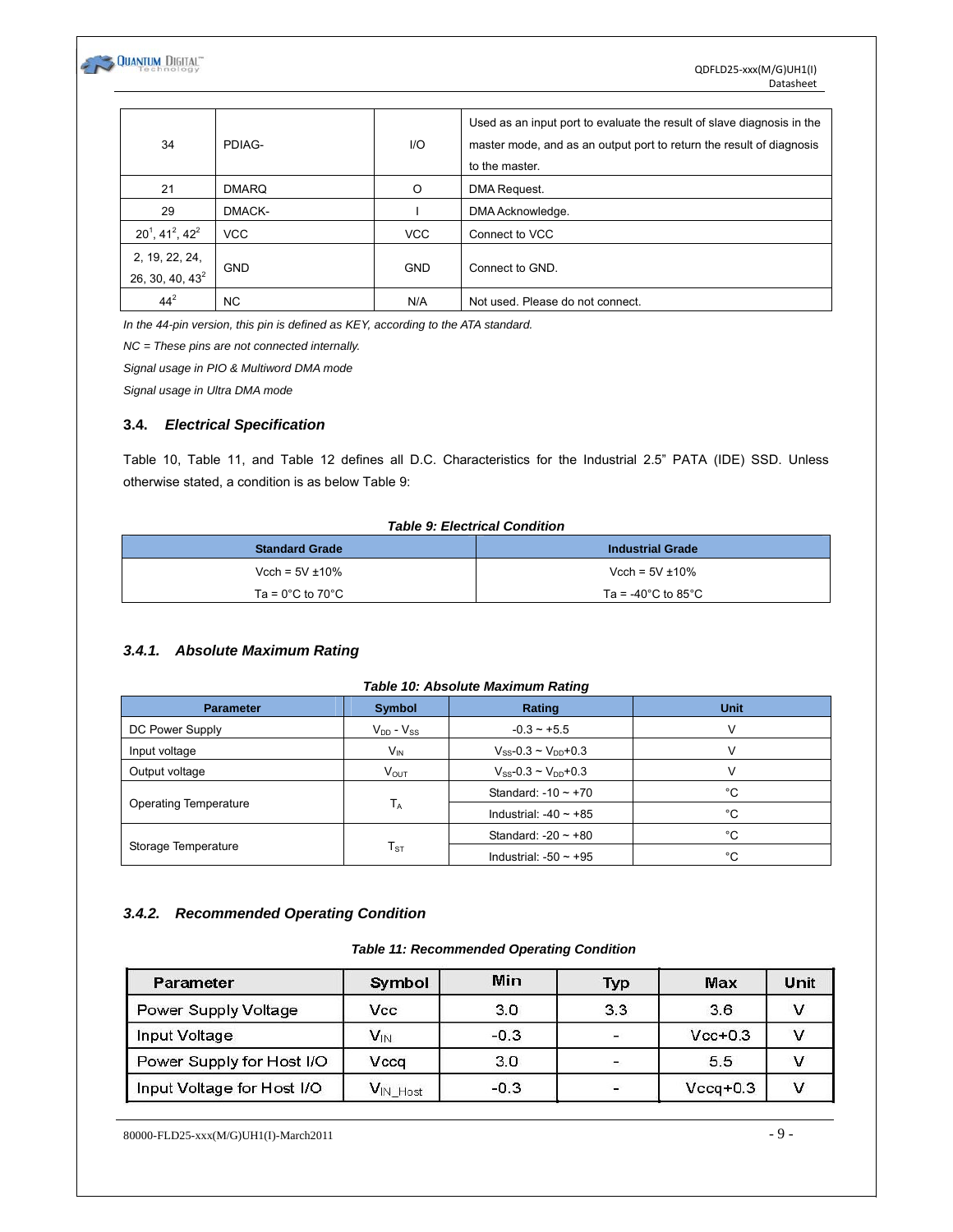

# *3.4.3. DC Characteristics*

| <b>Parameter</b>         | <b>Symbol</b>    | <b>Min</b> | <b>Standard</b> | <b>Max</b> | <b>Unit</b> |  |
|--------------------------|------------------|------------|-----------------|------------|-------------|--|
| Power Supply             | <b>VCCH</b>      | 4.5        | 5.0             | 5.5        | $\vee$      |  |
| Power Supply             | <b>VCCF</b>      | 3.0        | 3.3             | 3.6        | V           |  |
| Input low voltage        | $V_{IL}$         | $-0.3$     |                 | 0.8        | V           |  |
| Input high voltage       | V <sub>IH</sub>  | 2.0        |                 | $Vcc+0.3$  | $\vee$      |  |
|                          | $V_{OL}$         |            |                 | $0.45$ (at |             |  |
| Output low voltage       |                  |            |                 | 4mA)       | $\vee$      |  |
|                          | $V_{OH}$         | $2.4$ (at  |                 |            | $\vee$      |  |
| Output high voltage      |                  | 1mA)       |                 |            |             |  |
| Operating CurrentV       |                  |            |                 |            |             |  |
| Sleep Mode               | Icc              |            |                 | 1.4        | mA          |  |
| Operation                |                  |            |                 | 140        | mA          |  |
| Input Leakage Current    | ILI              |            |                 | ±10        | uA          |  |
| Output leakage current   | $L_{LQ}$         |            |                 | ±10        | μA          |  |
| Input/output Capacitance | C <sub>1/O</sub> |            |                 | 10         | pF          |  |

#### *Table 12: DC Characteristics*

# *3.4.4. Timing Specifications*

#### *PIO Mode*

#### *Figure 4: Read/Write Timing Diagram, PIO Mode*



80000-FLD25-xxx(M/G)UH1(I)-March2011  $-10$  -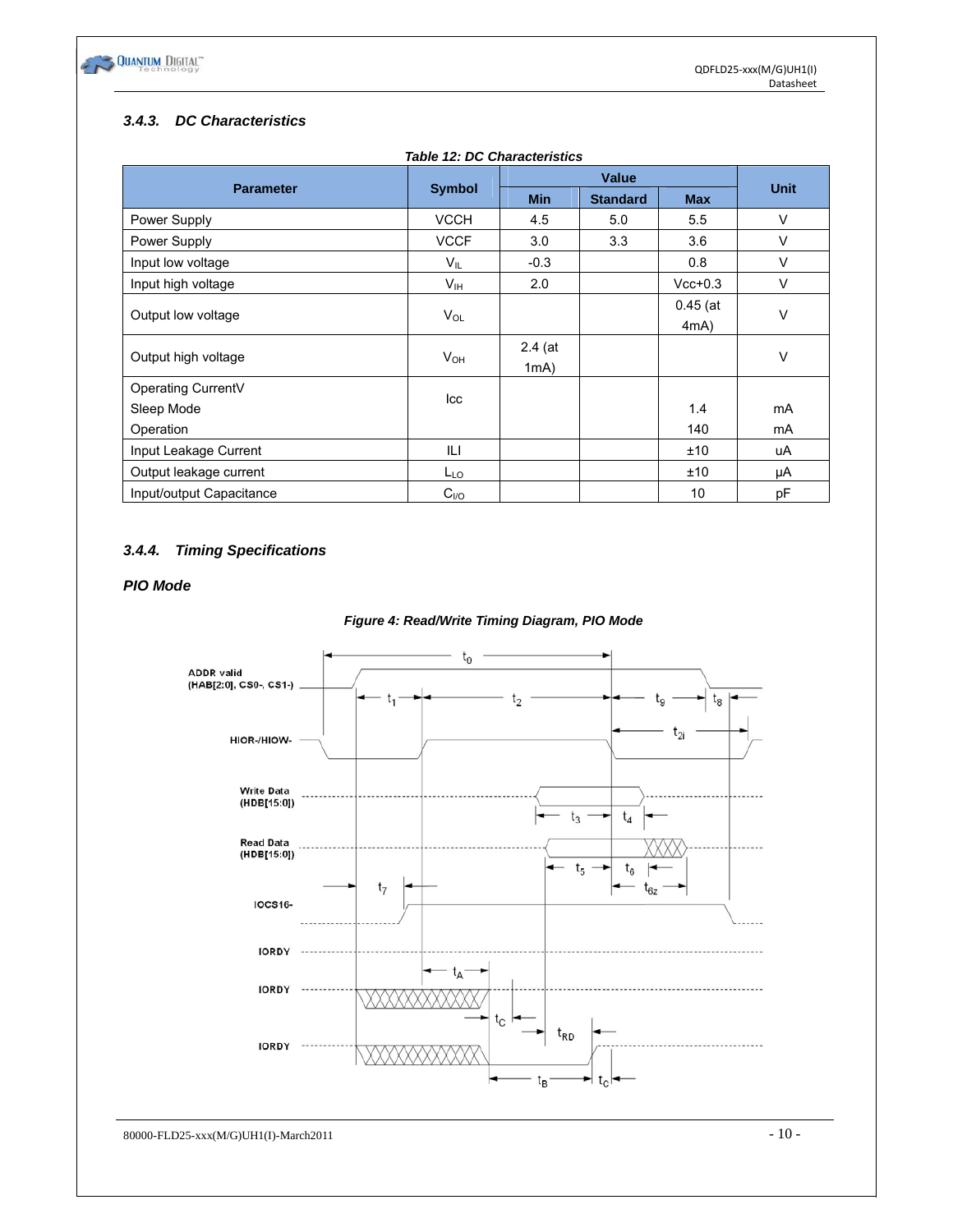

| rable 13: Read/Write Timing Specifications, FIO Mode 0-4 |                                           |          |          |          |        |          |  |  |  |
|----------------------------------------------------------|-------------------------------------------|----------|----------|----------|--------|----------|--|--|--|
|                                                          | <b>PIO timing parameters</b>              | Mode 0   | Mode 1   | Mode 2   | Mode 3 | Mode 4   |  |  |  |
| $t_0$                                                    | Cycle time (min.)                         | 600      | 383      | 240      | 180    | 120      |  |  |  |
| t <sub>1</sub>                                           | Address valid to HIOR-/HIOW- setup (min.) | 70       | 50       | 30       | 30     | 25       |  |  |  |
| t <sub>2</sub>                                           | HIOR-/HIOW- 16-bit (min.)                 | 165      | 125      | 100      | 80     | 70       |  |  |  |
| t <sub>2</sub>                                           | HIOR-/HIOW- Register 8-bit (min.)         | 290      | 290      | 290      | 80     | 70       |  |  |  |
| $t_{2i}$                                                 | HIOR-/HIOW- recovery time (min.)          |          |          |          | 70     | 25       |  |  |  |
| $t_3$                                                    | HIOW- data setup (min.)                   | 60       | 45       | 30       | 30     | 20       |  |  |  |
| t <sub>4</sub>                                           | HIOW- data hold (min.)                    | 30       | 20       | 15       | 10     | 10       |  |  |  |
| t <sub>5</sub>                                           | HIOR- data setup (min.)                   | 50       | 35       | 20       | 20     | 20       |  |  |  |
| $t_6$                                                    | HIOR- data hold (min.)                    | 5        | 5        | 5        | 5      | 5        |  |  |  |
| $t_{6z}$                                                 | HIOR- data tri-state (max.)               | 30       | 30       | 30       | 30     | 30       |  |  |  |
| t <sub>7</sub>                                           | Address valid to IOCS16- assertion (max.) | 90       | 50       | 40       | n/a    | n/a      |  |  |  |
| t <sub>8</sub>                                           | Address valid to IOCS16- released (max.)  | 60       | 45       | 30       | n/a    | n/a      |  |  |  |
| tg                                                       | HIOR-/HIOW- to address valid hold         | 20       | 15       | 10       | 10     | 10       |  |  |  |
| t <sub>RD</sub>                                          | Read data valid to IORDY active (min.)    | $\Omega$ | $\Omega$ | $\Omega$ | 0      | $\Omega$ |  |  |  |
| t <sub>A</sub>                                           | IORDY setup time                          | 35       | 35       | 35       | 35     | 35       |  |  |  |
| $t_{\mathsf{B}}$                                         | IORDY pulse width (max.)                  | 1250     | 1250     | 1250     | 1250   | 1250     |  |  |  |
| $t_{\rm C}$                                              | IORDY assertion to release (max.)         | 5        | 5        | 5        | 5      | 5        |  |  |  |

## *Table 13: Read/Write Timing Specifications, PIO Mode 0-4*

#### *Multiword DMA*



80000-FLD25-xxx(M/G)UH1(I)-March2011  $-11$  -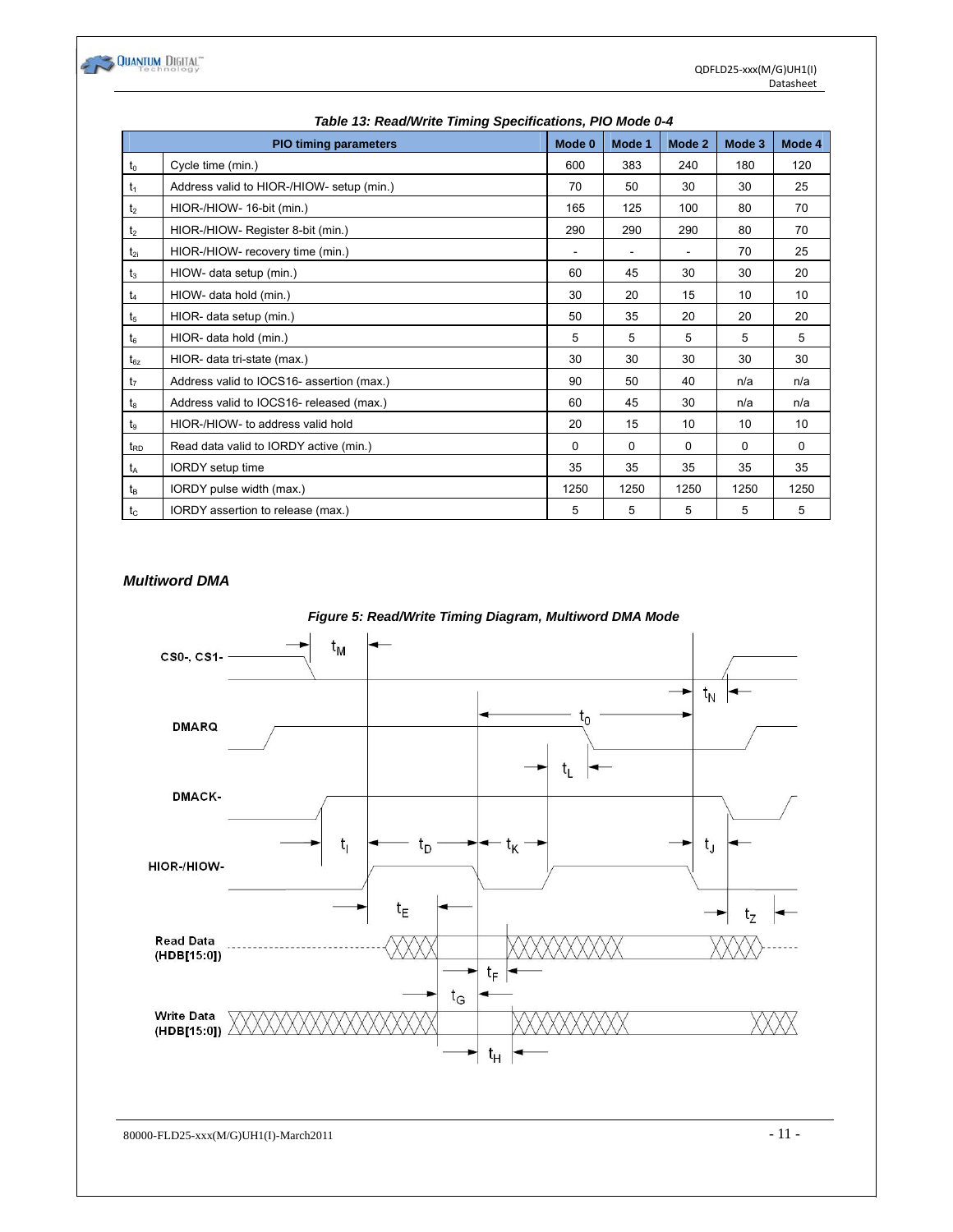

|                 | Table 14. Read/Write Timing Specifications, Multiword DMA Mode 0-2 |             |        |             |  |  |  |  |  |  |
|-----------------|--------------------------------------------------------------------|-------------|--------|-------------|--|--|--|--|--|--|
|                 | <b>Multiword DMA timing parameters</b>                             | Mode 0      | Mode 1 | Mode 2      |  |  |  |  |  |  |
| $t_0$           | Cycle time (min.)                                                  | 480         | 150    | 120         |  |  |  |  |  |  |
| t <sub>D</sub>  | HIOR-/HIOW- assertion width (min.)                                 | 215         | 80     | 70          |  |  |  |  |  |  |
| tε              | HIOR- data access (max.)                                           | 150         | 60     | 50          |  |  |  |  |  |  |
| $t_{\text{F}}$  | HIOR- data hold (min.)                                             | 5           | 5      | 5           |  |  |  |  |  |  |
| $t_{\rm G}$     | HIOR-/HIOW- data setup (min.)                                      | 100         | 30     | 20          |  |  |  |  |  |  |
| tн              | HIOW- data hold (min.)                                             | 20          | 15     | 10          |  |  |  |  |  |  |
| tı              | DMACK to HIOR-/HIOW- setup (min.)                                  | $\mathbf 0$ | 0      | $\mathbf 0$ |  |  |  |  |  |  |
| t               | HIOR-/HIOW- to DMACK hold (min.)                                   | 20          | 5      | 5           |  |  |  |  |  |  |
| $t_{\rm KR}$    | HIOR- negated width (min.)                                         | 50          | 50     | 25          |  |  |  |  |  |  |
| t <sub>kw</sub> | HIOW- negated width (min.)                                         | 215         | 50     | 25          |  |  |  |  |  |  |
| $t_{LR}$        | HIOR- to DMARQ delay (max.)                                        | 120         | 40     | 35          |  |  |  |  |  |  |
| $t_{LW}$        | HIOW- to DMARQ delay (max.)                                        | 40          | 40     | 35          |  |  |  |  |  |  |
| tм              | CS1-, CS0- valid to HIOR-/HIOW-                                    | 50          | 30     | 25          |  |  |  |  |  |  |
| $t_{\rm N}$     | CS1-, CS0-hold                                                     | 15          | 10     | 10          |  |  |  |  |  |  |
| tz              | DMACK-                                                             | 20          | 25     | 25          |  |  |  |  |  |  |

# *Table 14: Read/Write Timing Specifications, Multiword DMA Mode 0-2*

## *Ultra DMA mode*



#### *Figure 6: Ultra DMA Mode Data-in Burst Initiation Timing Diagram*

 $80000-FLD25-xxxx(M/G)UH1(I)-March2011$  - 12 -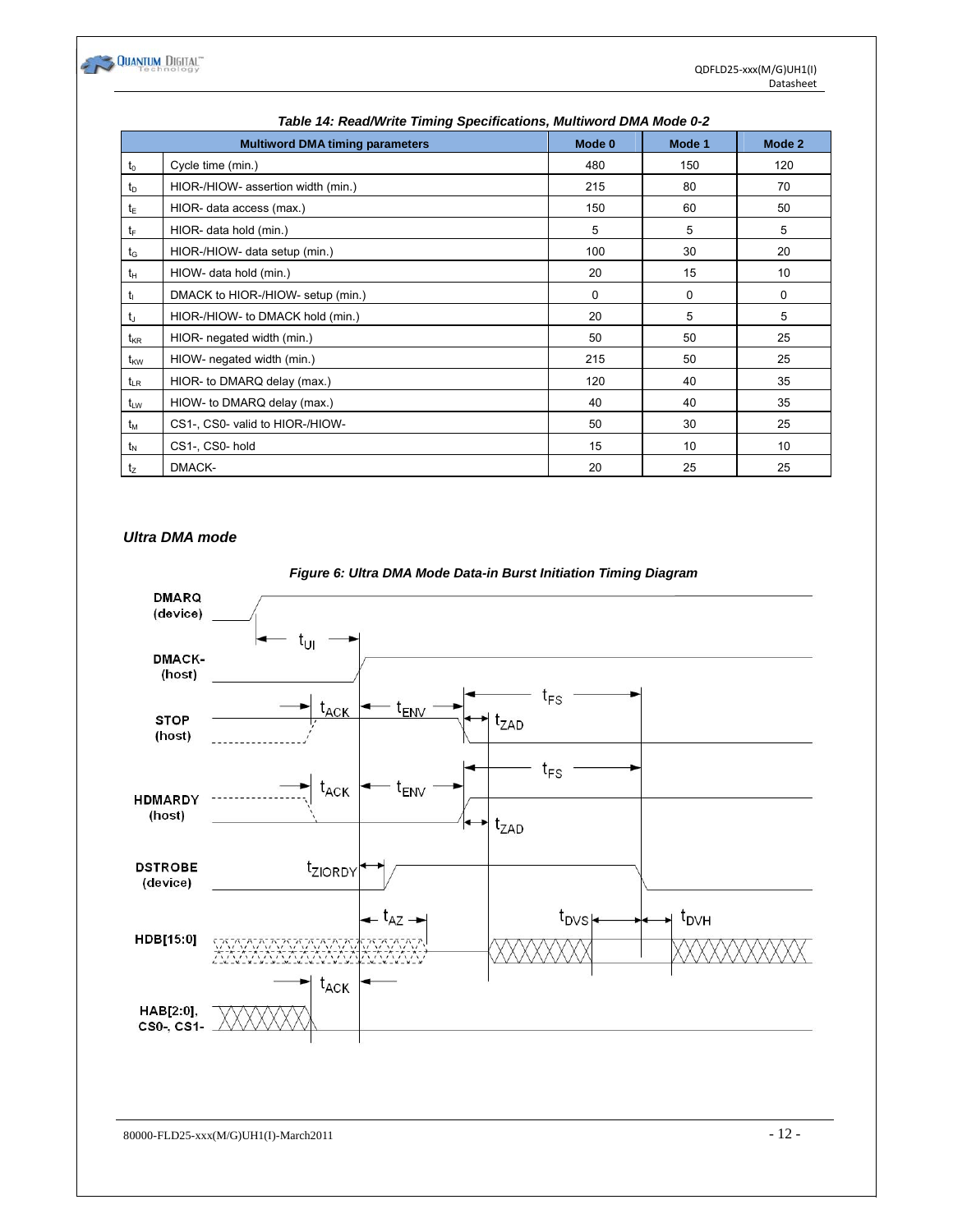



80000-FLD25-xxx(M/G)UH1(I)-March2011 - 13 -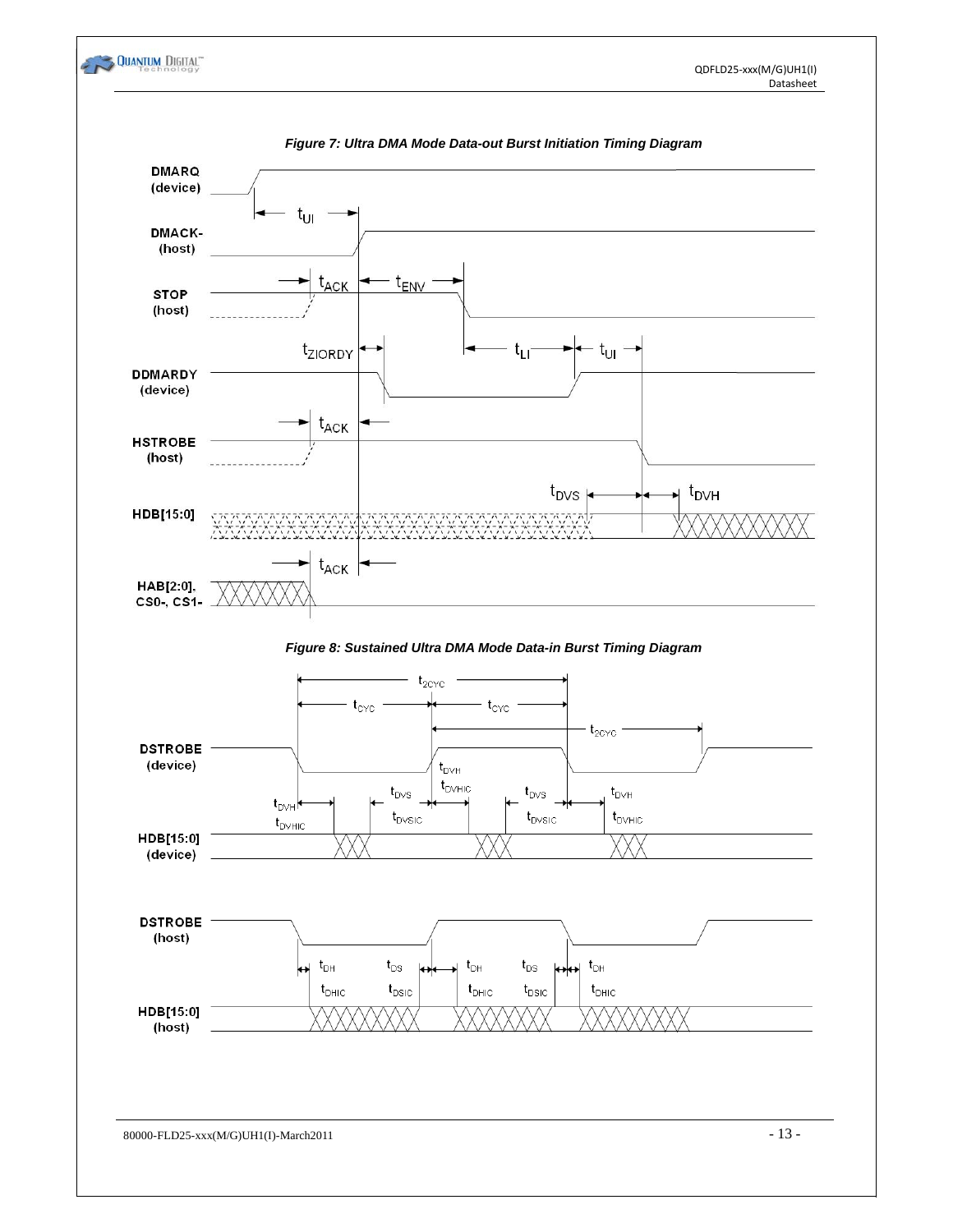

#### *Table 15: Timing Diagram, Ultra DMA Mode 0-4*

|                                    |                                                                                                                                                  |          | Mode 0                   | Mode 1 |      | Mode 2         |                | Mode 3         |                          | Mode 4         |                |
|------------------------------------|--------------------------------------------------------------------------------------------------------------------------------------------------|----------|--------------------------|--------|------|----------------|----------------|----------------|--------------------------|----------------|----------------|
|                                    | <b>Ultra DMA timing parameters</b>                                                                                                               | Min.     | Max.                     | Min.   | Max. | Min.           | Max.           | Min.           | Max.                     | Min.           | Max.           |
| $t_{2CYC}$                         | Typical sustained average two cycle time                                                                                                         | 240      | $\overline{\phantom{a}}$ | 160    | L.   | 120            | ÷.             | 90             | L.                       | 60             |                |
| t <sub>cyc</sub>                   | Cycle time allowing for asymmetry and<br>clock variations (from STROBE edge to<br>STROBE edge)                                                   | 112      |                          | 73     | ۰    | 54             |                | 39             |                          | 25             |                |
| $t_{2CYC}$                         | Two cycle time allowing for clock variations<br>(from rising edge to next rising edge or from<br>falling edge to next falling edge of<br>STROBE) | 230      |                          | 153    | ٠    | 115            | $\blacksquare$ | 86             | $\overline{\phantom{a}}$ | 57             |                |
| $t_{DS}$                           | Data setup time (at recipient)                                                                                                                   | 15       | L,                       | 10     | ÷.   | $\overline{7}$ | L,             | $\overline{7}$ | L.                       | 5              |                |
| $t_{DH}$                           | Data hold time (at recipient)                                                                                                                    | 5        | $\overline{a}$           | 5      | ÷.   | 5              | ä,             | 5              | ä,                       | 5              | $\blacksquare$ |
| $t_{\text{DVS}}$                   | Data valid setup time at sender (from data<br>bus being valid until STROBE edge)                                                                 | 70       |                          | 48     | ۰    | 31             | ÷              | 20             | $\overline{a}$           | 6.7            |                |
| $t_{DVH}$                          | Data valid hold time at sender (from<br>STROBE edge until data may become<br>invalid)                                                            | 6.2      |                          | 6.2    |      | 6.2            | $\blacksquare$ | 6.2            | $\blacksquare$           | 6.2            |                |
| $t_{FS}$                           | First STROBE time (for device to first<br>negate DSTROBE from STOP during a data<br>in burst)                                                    |          | 230                      | ÷.     | 200  | ÷              | 170            |                | 130                      | $\blacksquare$ | 120            |
| <b>Ultra DMA timing parameters</b> |                                                                                                                                                  |          | Mode 0                   | Mode 1 |      |                | Mode 2         |                | Mode 3                   | Mode 4         |                |
|                                    |                                                                                                                                                  | Min.     | Max.                     | Min.   | Max. | Min.           | Max.           | Min.           | Max.                     | Min.           | Max.           |
| $t_{Li}$                           | Limited interlock time                                                                                                                           | $\Omega$ | 150                      | 0      | 150  | 0              | 150            | 0              | 100                      | 0              | 100            |
| t <sub>MLI</sub>                   | Interlock time with minimum                                                                                                                      | 20       |                          | 20     |      | 20             | ä,             | 20             |                          | 20             | $\blacksquare$ |

 $80000-FLD25-xxxx(M/G)UH1(I)-March2011$  - 14 -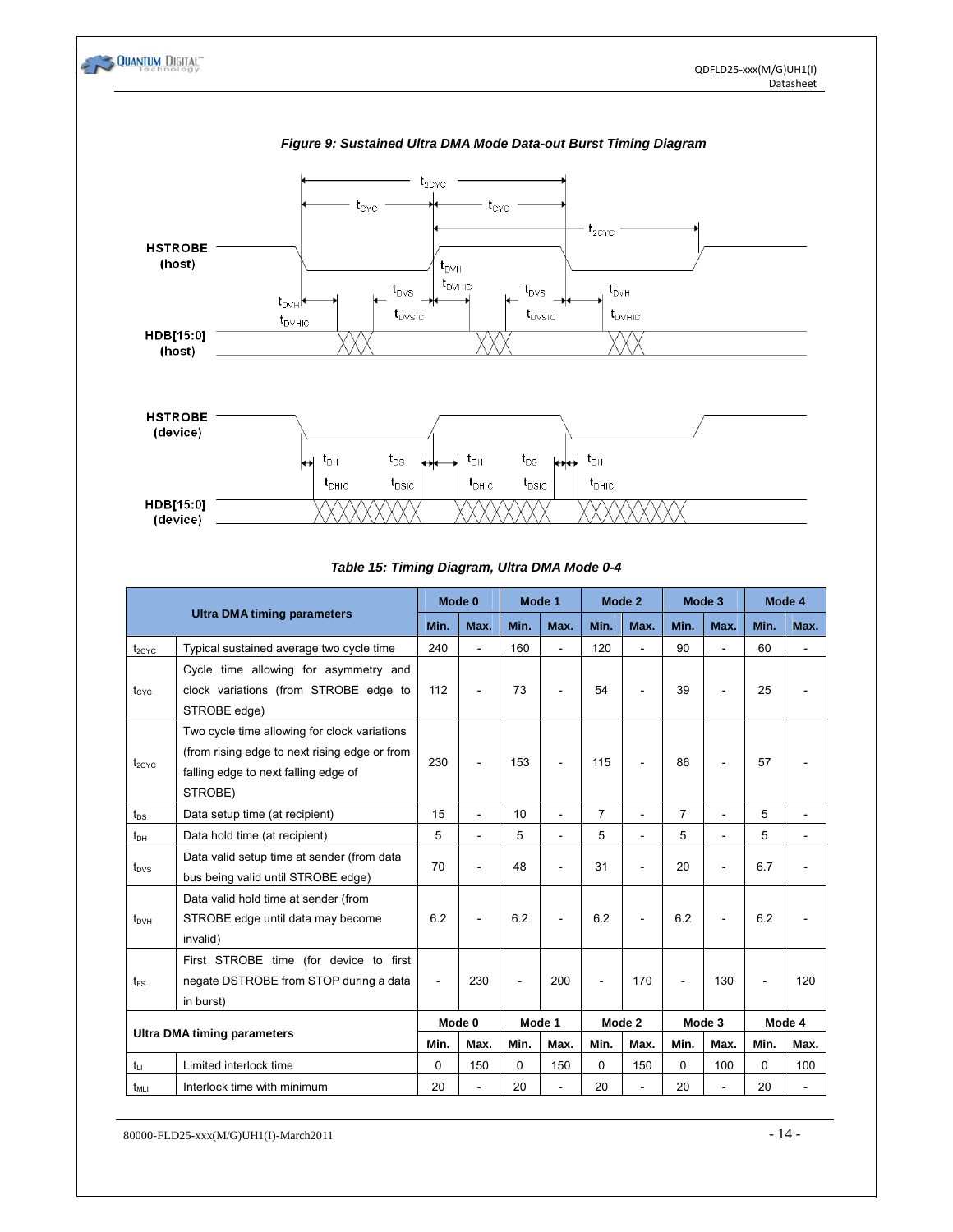

|                     |                                                                                                        | Mode 0   |                | Mode 1 |                | Mode 2         |                          | Mode 3         |      | Mode 4                   |      |
|---------------------|--------------------------------------------------------------------------------------------------------|----------|----------------|--------|----------------|----------------|--------------------------|----------------|------|--------------------------|------|
|                     | <b>Ultra DMA timing parameters</b>                                                                     | Min.     | Max.           | Min.   | Max.           | Min.           | Max.                     | Min.           | Max. | Min.                     | Max. |
| $t_{U1}$            | Unlimited interlock time                                                                               | $\Omega$ |                | 0      |                | 0              | $\overline{\phantom{a}}$ | 0              | ÷.   | 0                        |      |
| $t_{AZ}$            | Maximum time allowed for output drivers to<br>release (from being asserted or negated)                 | ٠        | 10             | L.     | 10             | $\overline{a}$ | 10                       | $\overline{a}$ | 10   | $\overline{\phantom{a}}$ | 10   |
| t <sub>ZAH</sub>    | Minimum delay time required for output                                                                 | 20       | ÷.             | 20     | L.             | 20             | $\overline{a}$           | 20             |      | 20                       | ä,   |
| t <sub>zad</sub>    | drivers to assert or negate (from released<br>state)                                                   | $\Omega$ |                | 0      |                | $\Omega$       |                          | 0              |      | 0                        |      |
| $t_{ENV}$           | Envelope time (from DMACK- to STOP and<br>HDMARDY- during data out burst initiation)                   | 20       | 70             | 20     | 70             | 20             | 70                       | 20             | 55   | 20                       | 55   |
| $t_{RFS}$           | Ready-to-final-STROBE time (no STROBE<br>edges shall be sent this long after negation<br>of DMARDY-)   | ÷        | 75             |        | 70             |                | 60                       |                | 60   |                          | 60   |
| t <sub>RP</sub>     | Ready-to-pause time (time that recipient<br>shall wait to initiate pause after negating<br>DMARDY-)    | 160      | $\overline{a}$ | 125    | $\overline{a}$ | 100            |                          | 100            |      | 100                      |      |
| t <sub>IORDYZ</sub> | Pull-up time before allowing IORDY to be<br>released                                                   |          | 20             |        | 20             |                | 20                       |                | 20   |                          | 20   |
| tziorpy             | Minimum time device shall wait before<br>driving IORDY                                                 | $\Omega$ |                | 0      | $\overline{a}$ | $\Omega$       |                          | 0              |      | 0                        |      |
| t <sub>ACK</sub>    | Setup and hold times for DMACK- (before<br>assertion or negation)                                      | 20       |                | 20     | ÷              | 20             |                          | 20             |      | 20                       |      |
| $t_{\rm ss}$        | Time from STROBE edge to negation of<br>DMARQ or assertion of STOP (when<br>sender terminates a burst) | 50       |                | 50     |                | 50             |                          | 20             | ٠    | 20                       |      |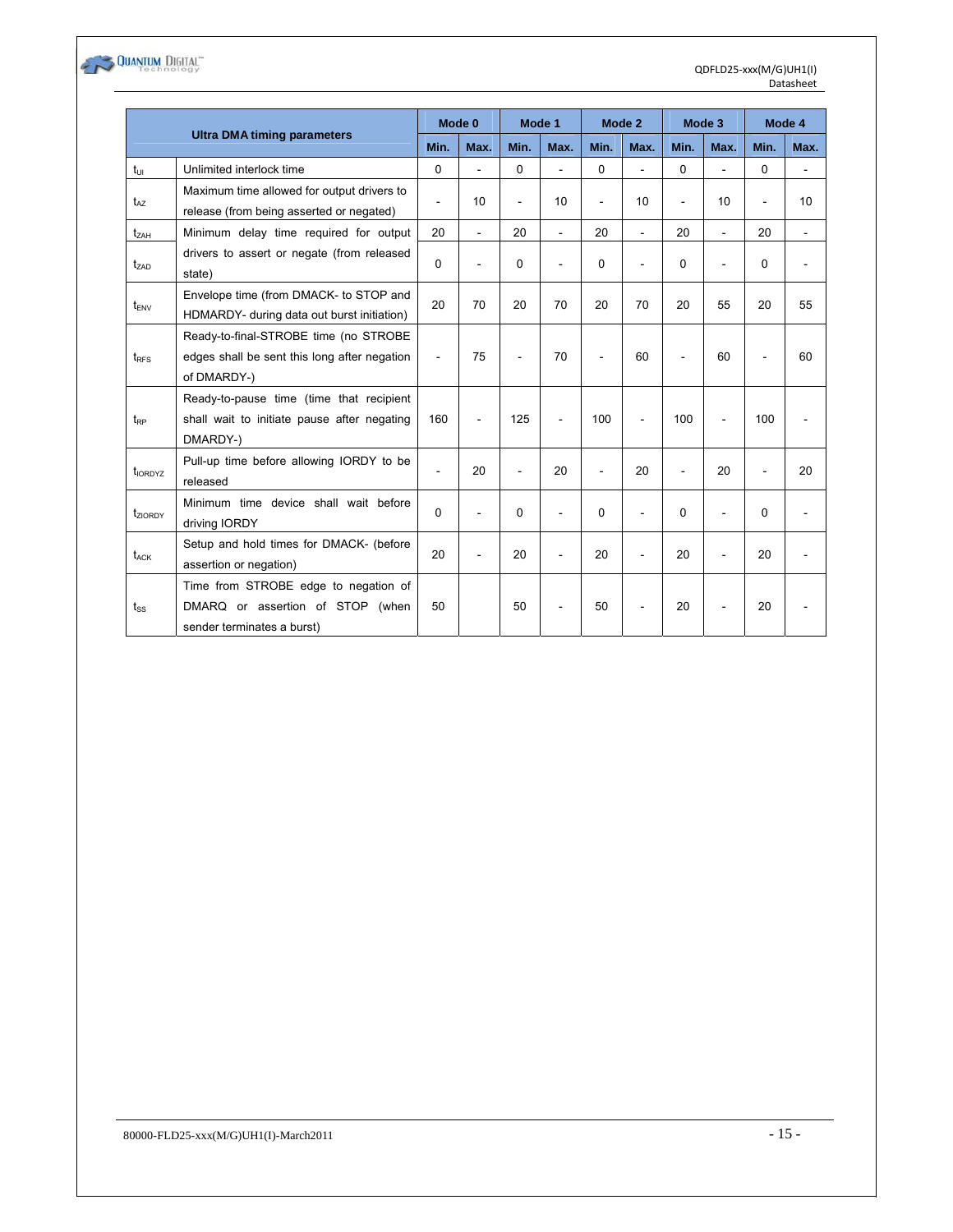

# *4. Command Descriptions*

# **4.1.** *Command Set*

The following table summarizes the command defined in ATAPI-6 specification and lists the commands supported by the controller.

#### *Table 16: IDE Commands*

| <b>Command Name</b>          | <b>Command Code</b> |
|------------------------------|---------------------|
| <b>Check Power Mode</b>      | 98H or E5H          |
| Execute Device Diagnostic    | 90H                 |
| Erase Sector                 | <b>C0H</b>          |
| Format Track                 | 50H                 |
| <b>Identify Device</b>       | <b>ECH</b>          |
| Idle                         | 97H or E3H          |
| Idle immediate               | 95H or E1H          |
| Initialize Device Parameters | 91H                 |
| <b>NOP</b>                   | 00H                 |
| Read Buffer                  | E4H                 |
| Read Long Sector             | 22H or 23H          |
| Read Multiple                | C <sub>4</sub> H    |
| Read Sector                  | 20H or 21H          |
| Read Verify Sector           | 40H or 41H          |
| Recalibrate                  | 1XH                 |
| Seek                         | 7XH                 |
| <b>Set Features</b>          | <b>EFH</b>          |
| Set Multiple Mode            | C6H                 |
| Set Sleep Mode               | 99H or E6H          |
| Standby                      | 96H or E2H          |
| Standby Immediate            | 94H or E0H          |
| Write Buffer                 | E8H                 |
|                              |                     |
| Write Long Sector            | 32H or 33 H         |
| Write Multiple               | C <sub>5</sub> H    |
| <b>Write Sector</b>          | 30H or 31H          |
| <b>Write Verify</b>          | 3CH                 |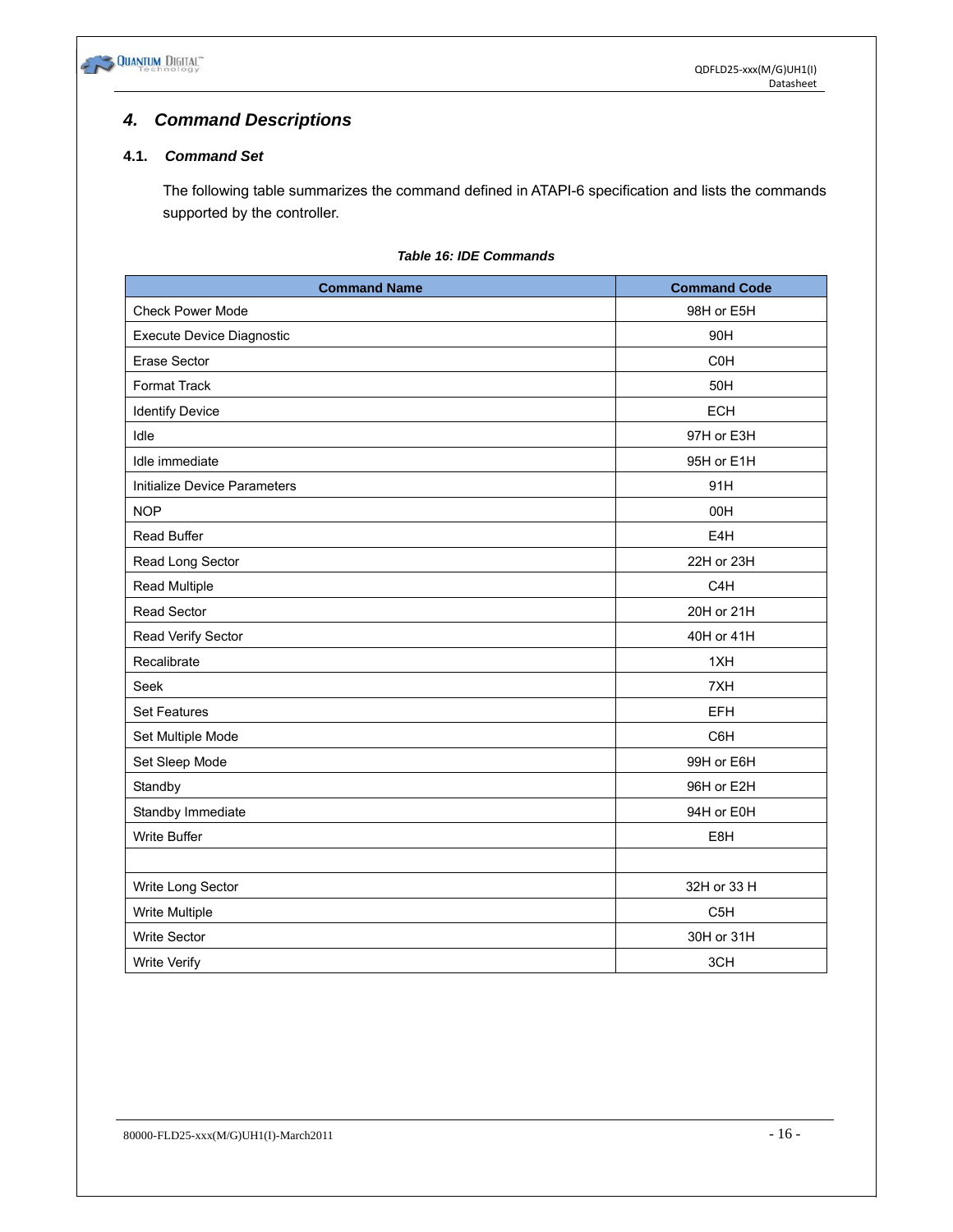# *5. Installation Procedure*

## **5.1.** *Before unpacking*

Before unpacking or handling a drive, take all proper electrostatic discharge (ESD) precautions, including personal and equipment grounding. Before you start to install the 44-pin 2.5" PATA (IDE) SSD into your system – please check the following.

- If the shipping package appears to be damaged or water stained, notify your dealer.
- Remove the disk from its shipping enclosure and inspect it for any damage that may have occurred during shipment. If any damage is observed, notify your dealer.
- Record the disk serial number and shipment date.
- Retain the original shipping enclosure and all packing material for re-shipment.

# **5.2.** *ESD Precautions*

You can prolong the life of your 2.5" PATA (IDE) SSD as well as increase its reliability and prevent unnecessary damage by following the instructions listed below. Failure to follow any of these instructions may void your warranty.

- (1) Always take all proper electrostatic discharge (ESD) precautions, including personnel and equipment grounding.
- (2) Always operate the SSD within the environmental specifications.
- (3) Always use a grounded wrist strap when handling the SSD. Drives that are not installed in the system are sensitive to ESD damage.

## **5.3.** *IDE Device Setup / Auto-Detection*

Most BIOS have an entry in the Standard Setup menu for each of the four IDE/ATA devices supported in a system (primary master, primary slave, secondary master, and secondary slave). For each one, you can enter a value for each setting in this section (type, size, cylinders, etc.).

Virtually all BIOS now come with IDE device Auto-Detection. This comes in two forms:

**Dynamic IDE Auto-Detection:** This is the fully automatic mode. You set one or more of the IDE devices (primary master, primary slave, etc.) on "Auto" and the BIOS will automatically re-detect and set the correct options for the drive each time you boot the PC. The BIOS will usually display on the screen what device it finds each time it auto-detects. For most people, this is the best way to go; it ensures that your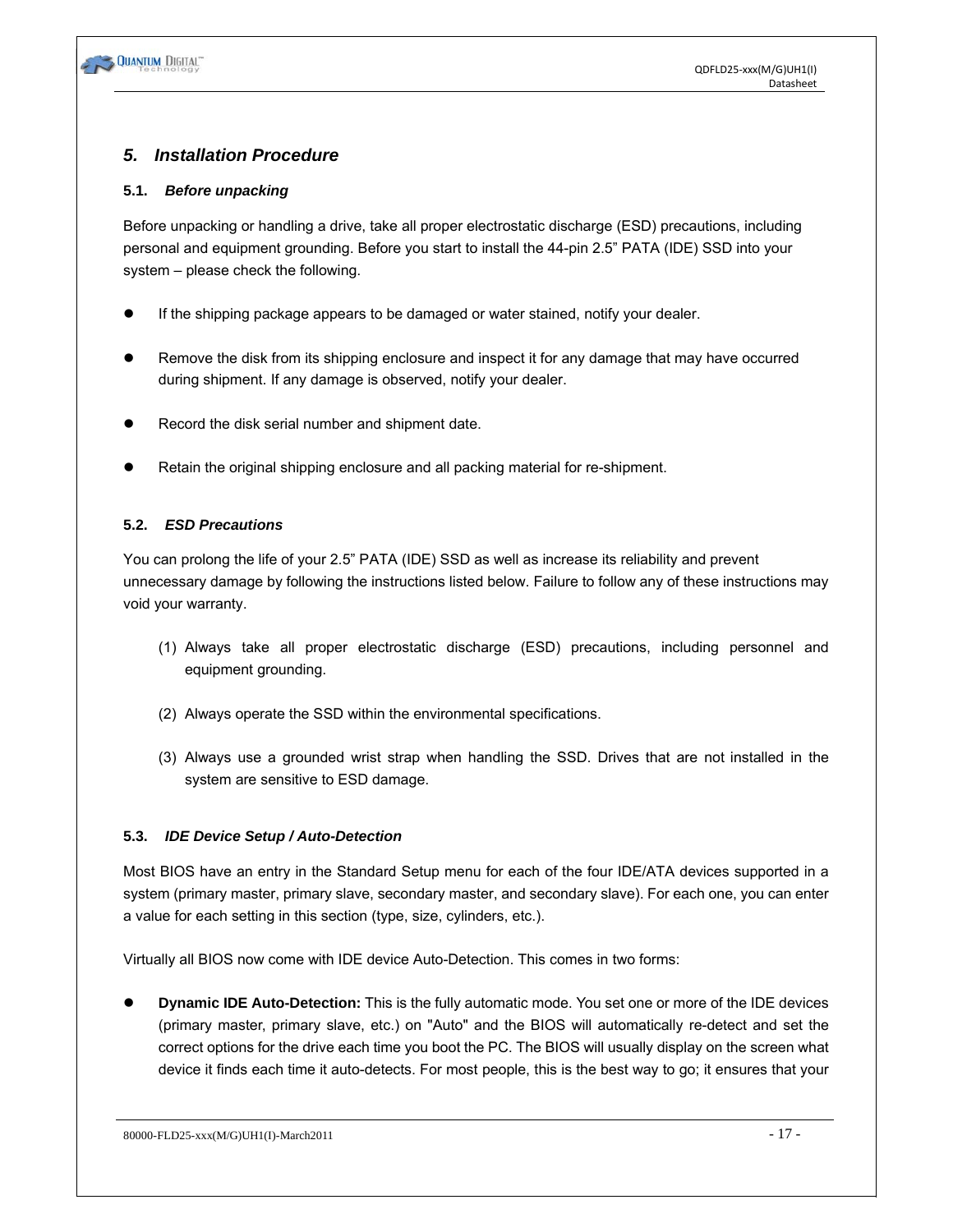

BIOS always has the correct information about your hardware, and it removes any possibility of you installing a new drive but forgetting to set up the CMOS properly, or of changing a parameter by mistake in the setup program. Not all BIOS offer this setting but most never ones do.

**Manual IDE Auto-Detection:** This type of Auto-Detection is run from the BIOS setup program. You select Auto-Detection, and the BIOS will scan the IDE channels, and set the IDE parameters based on the devices it finds. When you save the BIOS settings, they are recorded permanently. The disadvantage of this is that if you change devices, you must return to the BIOS to re-auto-detect the new devices (unlike the dynamic Auto-Detection scheme, which does a fresh Auto-Detection each time you boot the PC). Virtually every BIOS created in the last 8 to 10 years offers manual Auto-Detection.

When you use dynamic Auto-Detection, the BIOS will normally "lock" the individual device settings that are being automatically set by the BIOS at boot time. Most systems that provide manual Auto-Detection will *not* lock the individual settings; they auto-detect, set the settings, and then let you change them if you want to. In most cases of course, you will not want to change what the BIOS detects.

Most BIOS that allow dynamic Auto-Detection also allow manual Auto-Detection; the choice is yours. Using some sort of Auto-Detection for IDE/ATA devices is *strongly* recommended. It is the best way to reduce the chances of disk errors due to incorrect BIOS settings. It also provides immediate feedback of problems; if you can't auto-detect a drive from the BIOS, you know you have a problem even before you try to boot up.

#### **5.4.** *Partition & Format*

Before you install your operating system, you must first create a primary partition on the 2.5" PATA (IDE) SSD on the system, and then format a file system on that partition. The Fdisk tool is an MS-DOS-based tool that you can use to prepare (partition) the 2.5" PATA (IDE) SSD. You can use the Fdisk tool to create, change, delete, or display current partitions on the 2.5" PATA (IDE) SSD, and then each allocated space on the 2.5" PATA (IDE) SSD (primary partition, extended partition, or logical drive) is assigned a drive letter. Disk 1 may contain one extended partition, and a second 2.5" PATA (IDE) SSD may contain a primary or extended partition. An extended partition may contain one or more logical MS-DOS drives.

After you use the Fdisk tool to partition 2.5" PATA (IDE) SSD, use the Format tool to format those partitions with a file system. The file system File Allocation Table (FAT) allows the 2.5" PATA (IDE) SSD to accept, store, and retrieve data. Windows 95 OEM Service Release 2 (OSR2), Windows 98, Windows 98 Second Edition, Windows Millennium Edition (Me), and Windows 2000 support the FAT16 and FAT32 file systems. When you run the Fdisk tool on a 2.5" PATA (IDE) SSD that is larger than 512 megabytes (MB), you are prompted to choose one of the following file systems:

FAT16: This file system has a maximum of 2 gigabytes (GB) for each allocated space or drive letter. For example, if you use the FAT16 file system and have a 6-GB 2.5" PATA (IDE) SSD, you can have three drive letters (C, D, and E), each with 2 GB of allocated space.

FAT32: This file system supports drives that are up to 2 terabytes in size and stores files on smaller sections of the 2.5" PATA (IDE) SSD than the FAT16 file system does. This results in more free space on the 2.5" PATA

 $80000$ -FLD25-xxx(M/G)UH1(I)-March2011 - 18 -